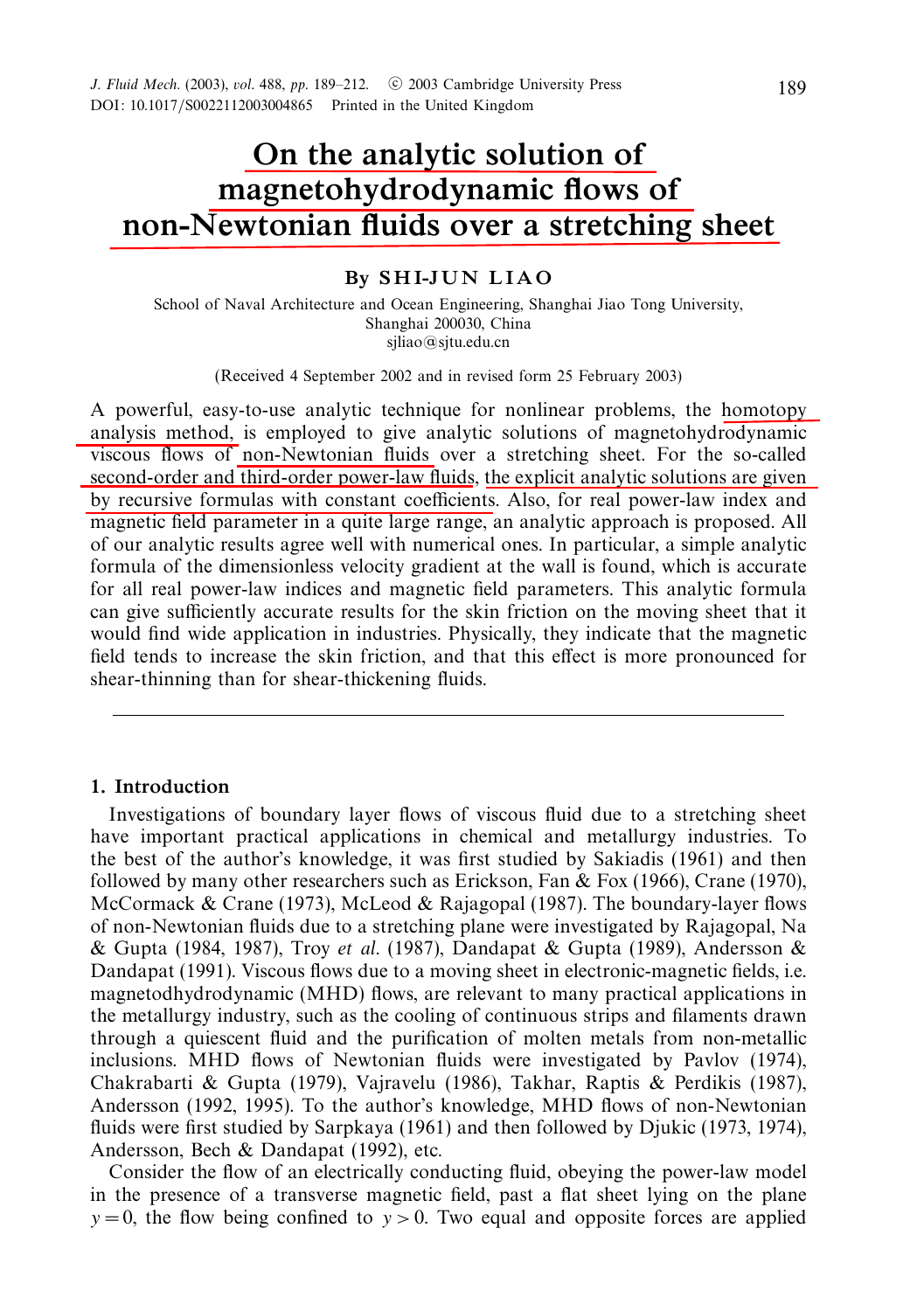along the *x*-axis so that the wall is stretched keeping the origin fixed. The boundary layer flow is governed by

$$
\frac{\partial u}{\partial x} + \frac{\partial v}{\partial y} = 0,\tag{1}
$$

$$
u\frac{\partial u}{\partial x} + v\frac{\partial u}{\partial y} = \frac{1}{\rho}\frac{\partial \tau_{xy}}{\partial y} - \left(\frac{\sigma B_0^2}{\rho}\right)u,\tag{2}
$$

where *u* and *v* are velocity components in the *x*- and *y*-directions,  $\rho$ ,  $\sigma$ ,  $B_0$  and  $\tau_{x,y}$ are the density, electrical conductivity, magnetic field and shear stress, respectively. The shear stress tensor is defined by the Ostwald–de-Wäle model

$$
\tau_{ij} = 2K(2D_{kl}D_{kl})^{(\kappa - 1)/2}D_{i,j},\tag{3}
$$

where

$$
D_{ij} = \frac{1}{2} \left( \frac{\partial u_i}{\partial x_j} + \frac{\partial u_j}{\partial x_i} \right)
$$

denotes the stretching tensor,  $K$  is the consistency coefficient and  $\kappa$  is the power-law index. The boundary conditions are

$$
u = Cx, \quad v = 0 \qquad \text{at} \quad y = 0 \tag{4}
$$

and

$$
u \to 0 \quad \text{as} \quad y \to +\infty,\tag{5}
$$

where *C* is a positive constant. Under the transformation

$$
\psi = \left(\frac{K/\rho}{C^{1-2\kappa}}\right)^{1/(\kappa+1)} x^{2\kappa/(\kappa+1)} F(\xi)
$$
\n(6)

and

$$
\xi = y \left( \frac{C^{2-\kappa}}{K/\rho} \right)^{1/(\kappa+1)} x^{(1-\kappa)/(1+\kappa)}, \tag{7}
$$

where

$$
u = \frac{\partial \psi}{\partial y}, \qquad v = -\frac{\partial \psi}{\partial x}
$$

define the stream function  $\psi$ , the governing equation becomes

$$
\kappa \left[ -F''(\xi) \right]^{k-1} F'''(\xi) + \left( \frac{2\kappa}{\kappa + 1} \right) F(\xi) \ F''(\xi) - F'^2(\xi) - M \ F'(\xi) = 0, \tag{8}
$$

subject to the boundary conditions

$$
F(0) = 0,
$$
  $F'(0) = 1,$   $F'(+\infty) = 0,$  (9)

where the prime denotes differentiation with respect to  $\xi$  and  $M = \sigma B_0^2/(\rho C)$  is the magnetic parameter. The skin friction coefficient  $C_f$  at the wall is given by

$$
C_f = \frac{\tau_w}{\frac{1}{2}\rho(Cx)^2} = 2[-F''(0)]^{\kappa} \left[ \frac{(Cx)^{2-\kappa} x^{\kappa}}{K/\rho} \right]^{-1/(1+\kappa)}, \qquad (10)
$$

where  $(Cx)^{2-\kappa} x^{\kappa}/(K/\rho)$  is the local Reynolds number based on the sheet velocity  $Cx$ . For details refer to Andersson et al. (1992).

Andersson et al. (1992) numerically solved the nonlinear differential equations (8) and (9) for seven values of the power-law index in the range  $0.4 \le \kappa \le 2$  and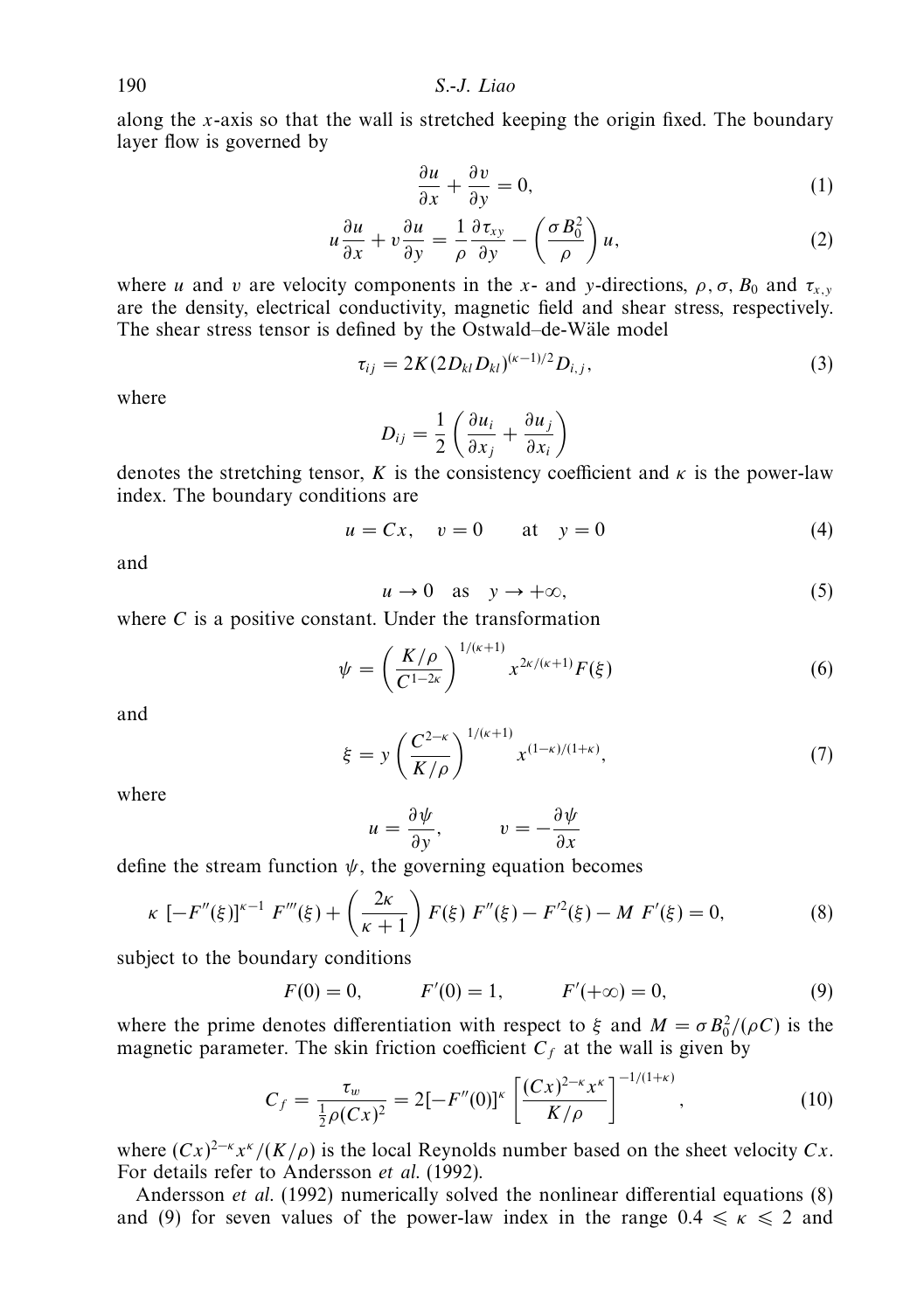for five different values of the magnetic field  $0 \leq M \leq 2$ . However, to the best of the author's knowledge, no analytic results have been reported for *κ* and *M* in general cases. In this paper, an analytic tool for nonlinear problems, namely the homotopy analysis method (HAM) (Liao 1992), is employed to solve the nonlinear differential equations (8) and (9). The homotopy analysis method is based on a basic concept in topology, i.e. homotopy (Hilton 1953) that is widely applied in numerical techniques (Alexander & Yorke 1978; Chan & Keller 1982; Dinar & Keller 1985; Grigolyuk & Shalashilin 1991). Unlike perturbation techniques (Cole 1958; Van Dyke 1975; Hinch 1991; Murdock 1991; Nayfeh 2000), the homotopy analysis method is independent of small/large parameters. Unlike all other reported perturbation and non-perturbation techniques such as the artificial small parameter method (Lyapunov 1892), the *δ*-expansion method (Karmishin, Zhukov & Kolosov 1990; Awrejcewicz, Andrianov & Manevitch 1998) and Adomian's (1976, 1994) decomposition method, the homotopy analysis method provides us with a simple way to adjust and control the convergence region and rate of approximation series. The homotopy analysis method has been successfully applied to many nonlinear problems such as viscous flows (Liao 1999 $a$ ,  $b$ ), heat transfer (Liao & Campo 2002; Wang *et al.* 2003), nonlinear oscillations (Liao & Chwang 1998), nonlinear water waves (Liao & Cheung 2003), Thomas-Fermi's atom model (Liao 2003), etc. In particular, by means of the homotopy analysis method, the author (Liao 2002) gave a drag formula for a sphere in a uniform stream, which agrees well with experimental results in a considerably larger region of Reynolds number than those of all reported analytic drag formulas. All of these successful applications of the homotopy analysis method verify its validity for nonlinear problems in science and engineering.

In this paper we now employ the homotopy analysis method to solve the MHD viscous flows of non-Newtonian fluids and propose analytic solutions of (8) and (9) for  $\kappa > 0$  and  $0 \le M \le 1000$ .

# *2. Analytic solutions for integer power-law index*

Physically, the power-law index *κ* is a positive real number. First, let us consider the case that *κ* is a positive integer. When  $\kappa = 1$ , equation (8) becomes

$$
F'''(\xi) + F(\xi) F''(\xi) - F'^2(\xi) - M F'(\xi) = 0.
$$
\n(11)

This equation has an exact analytic solution (see Pavlov 1974)

$$
F(\xi) = \frac{1 - \exp(-\sqrt{1 + M} \xi)}{\sqrt{1 + M}},
$$
\n(12)

which gives

$$
F'(\xi) = \exp(-\sqrt{M+1}\,\xi) \tag{13}
$$

and

$$
F''(0) = -\sqrt{1 + M}.
$$
 (14)

When  $\kappa = 2$ , equation (8) is

$$
-2 F''(\xi) F'''(\xi) + \left(\frac{4}{3}\right) F(\xi) F''(\xi) - F'^2(\xi) - M F'(\xi) = 0, \tag{15}
$$

and when  $\kappa = 3$ ,

$$
3[F''(\xi)]^2 F'''(\xi) + \left(\frac{3}{2}\right) F(\xi) F''(\xi) - F'^2(\xi) - M F'(\xi) = 0.
$$
 (16)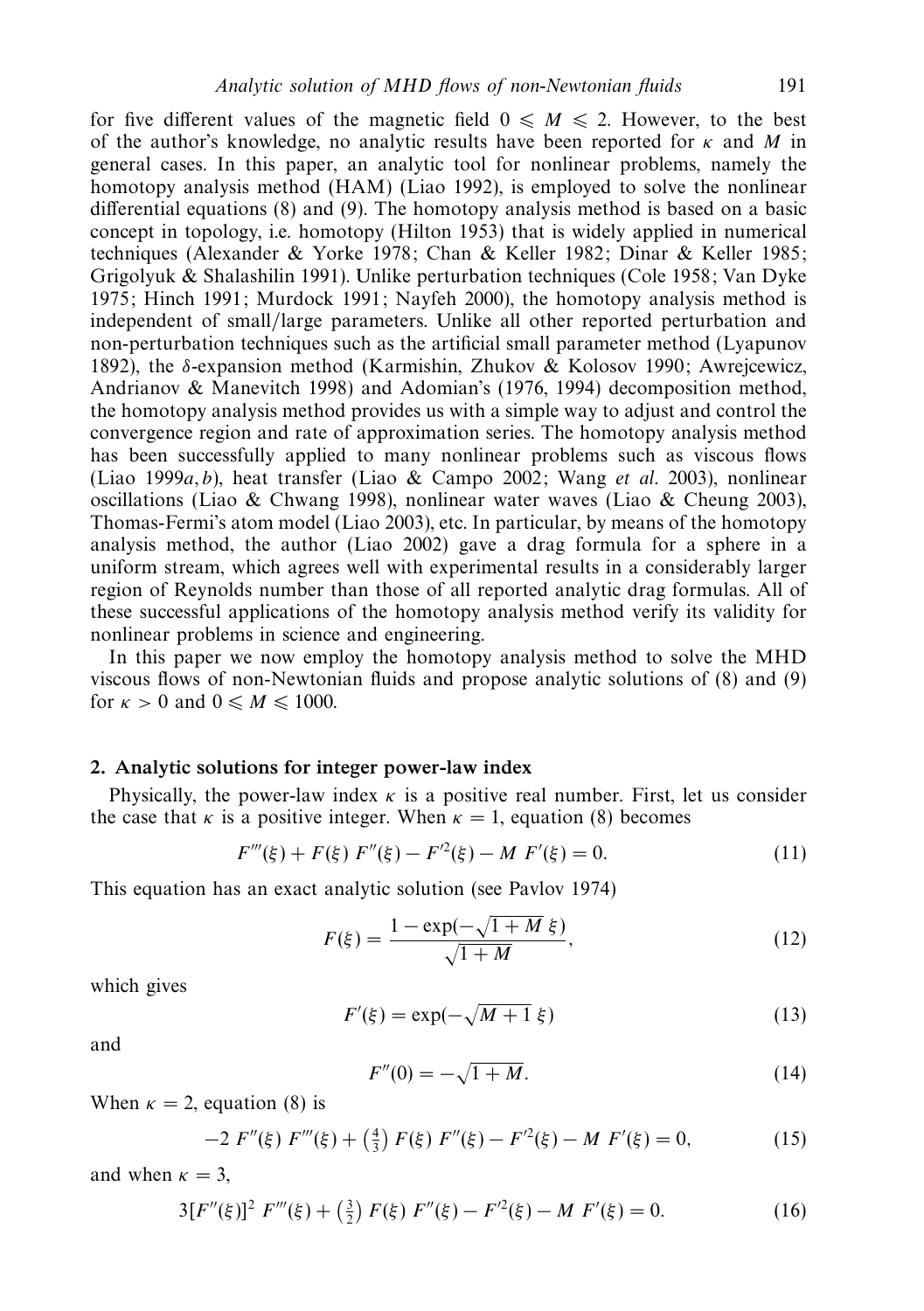The zero-order deformation equation

Let  $\lambda$  denote a positive constant. Due to the boundary conditions (9) and the known exact solution (12) for  $\kappa = 1$ ,  $F(\xi)$  for any a positive integer  $\kappa$  can be expressed by a set of base functions

$$
\{\exp(-n\lambda\xi)\mid n\geqslant 0\}\tag{17}
$$

in the following form:

$$
F(\xi) = a_0 + \sum_{n=1}^{+\infty} a_n \exp(-n \lambda \xi),
$$
 (18)

where  $a_n$  is a coefficient. Then, from the above expression and the boundary conditions (9), it is straightforward to choose

$$
F_0(\xi) = \frac{[1 - \exp(-\lambda \xi)]}{\lambda} \tag{19}
$$

as the initial guess of  $F(\xi)$ . Also, due to (18) and the governing equation (8), we choose

$$
\mathcal{L}[\Phi(\xi; q)] = \frac{\partial^3 \Phi(\xi; q)}{\partial \xi^3} - \lambda^2 \frac{\partial \Phi(\xi; q)}{\partial \xi},
$$
 (20)

as our auxiliary linear operator, where *q* is an embedding parameter. Note that the auxiliary linear operator  $\mathscr L$  has the property

$$
\mathcal{L}[C_1 + C_2 \exp(-\lambda \xi) + C_3 \exp(\lambda \xi)] = 0.
$$
 (21)

Furthermore, we define using (8) the nonlinear operator

$$
\mathcal{N}\left[\Phi(\xi;q)\right] = \kappa \left[ -\frac{\partial^2 \Phi(\xi;q)}{\partial \xi^2} \right]^{\kappa-1} \frac{\partial^3 \Phi(\xi;q)}{\partial \xi^3} + \left( \frac{2\kappa}{\kappa+1} \right) \Phi(\xi;q) \frac{\partial^2 \Phi(\xi;q)}{\partial \xi^2} - \left[ \frac{\partial \Phi(\xi;q)}{\partial \xi} \right]^2 - M \frac{\partial \Phi(\xi;q)}{\partial \xi}, \quad (22)
$$

where  $\kappa$  is a positive integer. Then, we construct the zero-order deformation equation

$$
(1-q) \mathcal{L} [\Phi(\xi; q) - F_0(\xi)] = \hbar q \exp(-l\lambda \xi) \mathcal{N} [\Phi(\xi; q)], \qquad q \in [0, 1], \quad (23)
$$

subject to the boundary conditions

$$
\Phi(0;q) = 0, \qquad \frac{\partial \Phi(\xi;q)}{\partial \xi}\bigg|_{\xi=0} = 1, \qquad \frac{\partial \Phi(\xi;q)}{\partial \xi}\bigg|_{\xi=\pm\infty} = 0. \tag{24}
$$

When  $q = 0$ , it is straightforward to show that the solution of (23) and (24) is

$$
\Phi(\xi;0) = F_0(\xi). \tag{25}
$$

When  $q = 1$ , equations (23) and (24) are respectively the same as (8) and (9), provided

$$
\Phi(\xi; 1) = F(\xi). \tag{26}
$$

Thus, as *q* increases from 0 to 1,  $\Phi(\xi; q)$  varies from the initial guess  $F_0(\xi)$ , defined by (19), to the exact solution  $F(\xi)$  governed by (8) and (9). This kind of continuous variation is called deformation in topology.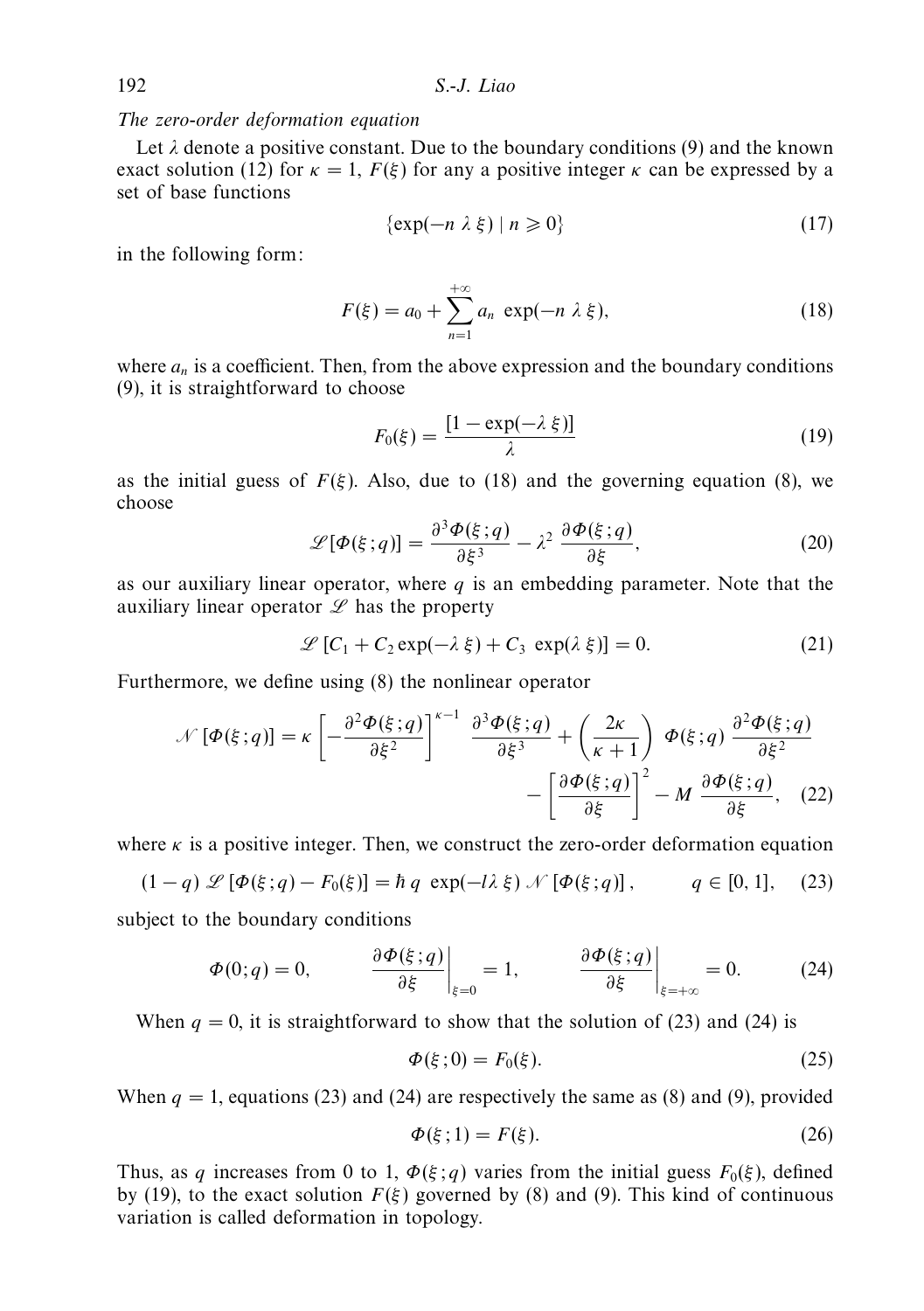Using (25), it is straightforward to expand  $\Phi(\xi; q)$  in a power series of the embedding parameter *q* as follows:

$$
\Phi(\xi; q) = F_0(\xi) + \sum_{m=1}^{+\infty} F_m(\xi) q^m,
$$
\n(27)

where

$$
F_m(\xi) = \frac{1}{m!} \frac{\partial^m \Phi(\xi; q)}{\partial q^m} \bigg|_{q=0}.
$$
 (28)

Note that the zero-order deformation equation (23) contains a non-zero auxiliary parameter  $\hbar$ . Thus,  $\Phi(\xi; q)$  and  $F_m(\xi)$  are dependent upon this parameter. Obviously,  $\bar{h}$  also affects the convergence rate and region of the series (27). Assume that  $\bar{h}$  is chosen so that the series (27) is convergent at  $q = 1$ . Then, due to (26) and (27), we have the relationship

$$
F(\xi) = F_0(\xi) + \sum_{m=1}^{+\infty} F_m(\xi).
$$
 (29)

# The high-order deformation equation

Differentiating the zero-order deformation equations (23) and (24) *m* times with respect to *q* and then dividing them by *m*! and finally setting  $q = 0$ , we have, due to the definition (28), the *m*th-order deformation equation

$$
\mathscr{L}\left[F_m(\xi) - \chi_m F_{m-1}(\xi)\right] = \hbar \exp(-\lambda \xi) R_m(\xi), \tag{30}
$$

subject to the boundary conditions

$$
F_m(0) = 0,
$$
  $F'_m(0) = 0,$   $F'_m(+\infty) = 0,$  (31)

where

$$
R_m(\xi) = \frac{1}{(m-1)!} \left. \frac{\partial^{m-1} \mathcal{N}[\Phi(\xi; q)]}{\partial q^{m-1}} \right|_{q=0} \tag{32}
$$

and

$$
\chi_m = \begin{cases} 0 & \text{when } m \le 1, \\ 1 & \text{when } m \ge 2. \end{cases}
$$
 (33)

Note that  $R_m(\xi)$  is dependent upon the integer power-law index  $\kappa$ . When  $\kappa = 1$ , we have

$$
R_m(\xi) = F_{m-1}'''(\xi) + \sum_{n=0}^{m-1} \left[ F_n(\xi) F_{m-1-n}''(\xi) - F_n'(\xi) F_{m-1-n}'(\xi) \right] - M F_{m-1}'(\xi). \tag{34}
$$

When  $\kappa = 2$ ,

$$
R_m(\xi) = \sum_{n=0}^{m-1} \left[ 4F_n(\xi) F_{m-1-n}''(\xi) / 3 - F_n'(\xi) F_{m-1-n}'(\xi) \right] - M F_{m-1}'(\xi) - 2 \sum_{n=0}^{m-1} F_n''(\xi) F_{m-1-n}'''(\xi). \tag{35}
$$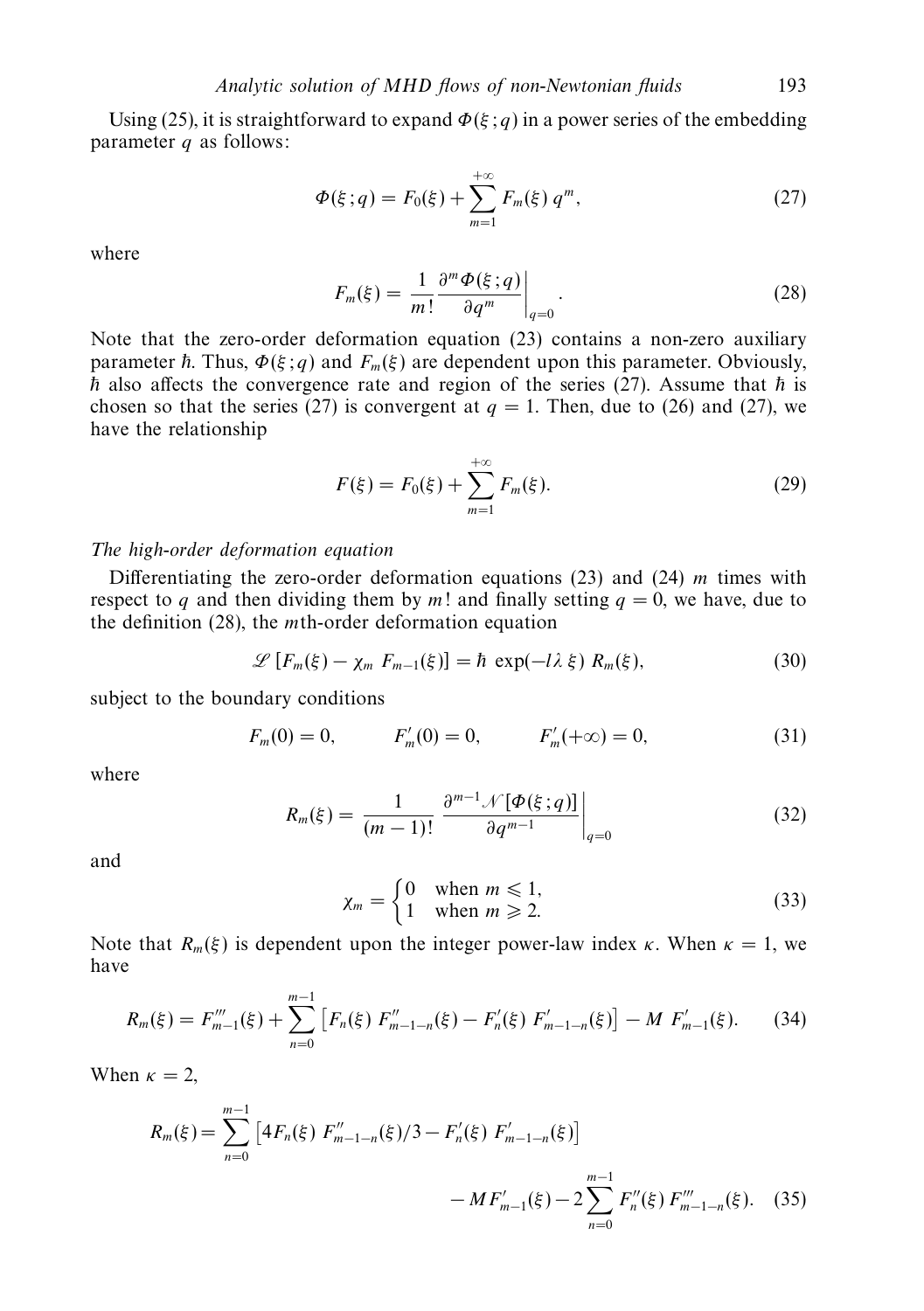When  $\kappa = 3$ ,

$$
R_m(\xi) = \sum_{n=0}^{m-1} \left[ 3F_n(\xi) F_{m-1-n}''(\xi) / 2 - F_n'(\xi) F_{m-1-n}'(\xi) \right] - M F_{m-1}'(\xi)
$$
  
 
$$
+ 3 \sum_{n=0}^{m-1} \sum_{j=0}^n F_j''(\xi) F_{n-j}''(\xi) F_{m-1-n}'''(\xi).
$$
 (36)

Note also that  $R_m(\xi)$  contains the term exp( $-\lambda \xi$ ). It is found that, when  $l = 0$ , the right-hand side of equation (30) contains the term  $\exp(-\lambda \xi)$ . Then, due to (21), the solution of equation (30) has the term

$$
\xi \exp(-\lambda \xi),
$$

which disobeys expression (18) however. So, in order to obey (18), we have to choose  $l \geqslant 1$ . On the other hand, it is found that, when  $l \geqslant 2$ , the solution of (30) does not contain the term

$$
\exp(-2\lambda\xi),
$$

so that the coefficient of the term  $exp(-2\lambda \xi)$  cannot be further improved even if  $m \rightarrow +\infty$ . To avoid both these difficulties, we must have

$$
l = 1.\t\t(37)
$$

It should be emphasized that we still have freedom to choose a positive value for *λ* and a negative value for the auxiliary parameter  $\hbar$ . For simplicity we choose  $\lambda = 1$ in this section for the integer power-law index  $\kappa$ . We will show that the auxiliary parameter  $\hbar$  plays an important role in the homotopy analysis method.

#### 2.1. Solutions when  $\kappa = 1$

The exact solution (12) can be employed to verify the validity of the foregoing analytic approach. It is straightforward to solve the linear equations (30) and (31). It is found that, when  $\kappa = 1$ ,  $F_m(\xi)$  governed by (30) and (31) can be expressed by

$$
F_m(\xi) = \sum_{n=0}^{2m+1} a_{m,n} \exp(-n \lambda \xi),
$$
 (38)

where *am,n* is a coefficient. Substituting (38) into the *m*th-order deformation equations (30) and (31), we have the recursive formulas

$$
a_{m,n} = \chi_m \ \chi_{2m+1-n} \ a_{m-1,n} + \frac{\hbar \ \chi_{2m+2-n} \ (n-1) \ [\lambda^2 \ (n-1)^2 - M] \ a_{m-1,n-1}}{\lambda^2 n \ (n^2 - 1)} - \frac{\hbar \ (A_{m,n-1} - \chi_{n-1} \ B_{m,n-1})}{\lambda \ n \ (n^2 - 1)} \tag{39}
$$

for  $2 \le n \le 2m + 1$  and

$$
a_{m,1} = -\sum_{n=2}^{2m+1} n \ a_{m,n}, \tag{40}
$$

$$
a_{m,0} = -\sum_{n=1}^{2m+1} a_{m,n} \tag{41}
$$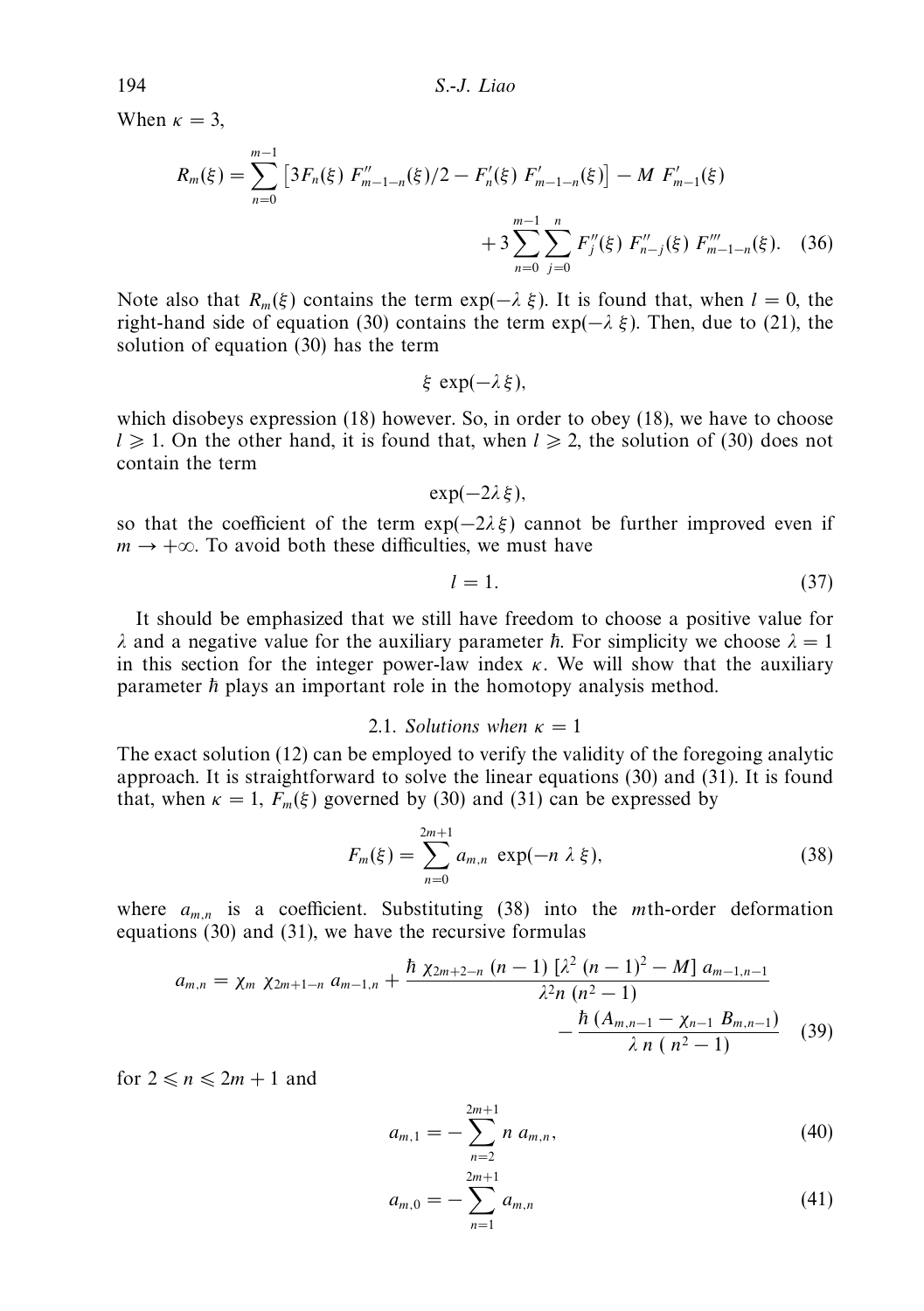under the definitions

$$
A_{m,j} = \sum_{n=0}^{m-1} \sum_{i=\max\{0,j-2m+2n+1\}}^{\min\{2n+1,j-1\}} (j-i)^2 a_{n,i} a_{m-n-1,j-i}, \quad 1 \le j \le 2m \tag{42}
$$

and

$$
B_{m,j} = \sum_{n=0}^{m-1} \sum_{i=\max\{1,j-2m+2n+1\}}^{\min\{2n+1,j-1\}} i(j-i) a_{n,i} a_{m-n-1,j-i}, \quad 2 \leq j \leq 2m. \tag{43}
$$

Due to the initial guess (19), we have the first two coefficients:

$$
a_{0,0} = 1/\lambda, \qquad a_{0,1} = -1/\lambda. \tag{44}
$$

Thus, starting from these two coefficients, we can calculate the coefficients  $a_{m,n}$  for  $m = 1, 2, 3, \ldots, 0 \le n \le 2m + 1$  by means of the above recursive formulas. So, we have the explicit analytic solution

$$
F(\xi) = \sum_{k=0}^{+\infty} \sum_{n=0}^{2k+1} a_{k,n} \exp(-n \lambda \xi)
$$
 (45)

for the Newtonian fluid. At the *m*th-order of approximation we have

$$
F(\xi) \approx \sum_{k=0}^{m} \sum_{n=0}^{2k+1} a_{k,n} \exp(-n \lambda \xi),
$$
 (46)

which gives

$$
F'(\xi) \approx -\lambda \sum_{k=0}^{m} \sum_{n=1}^{2k+1} n a_{k,n} \exp(-n \lambda \xi), \qquad (47)
$$

$$
F''(0) \approx \lambda^2 \sum_{k=0}^{m} \sum_{n=1}^{2k+1} n^2 a_{k,n}.
$$
 (48)

It is found that when  $\kappa = 1$  the *m*th-order approximation of  $F''(0)$  can be expressed by

$$
F''(0) \approx \sum_{n=0}^{m} \alpha_1^{m,n} M^n,
$$
\n(49)

where  $\alpha_1^{m,n}$  is coefficient dependent upon  $\hbar$ . Thus, our results contain an auxiliary parameter  $\hbar$ , which plays an important role in the homotopy analysis method. As verified in the author's previous publications (Liao & Chwang 1998; Liao 1999 *a*, *b*, 2003; Liao & Campo 2002; Liao & Cheung 2003), it is the value of the auxiliary parameter  $\hbar$  which can adjust and control the convergence region and rate of the series given by the homotopy analysis method. It is found that the convergence region of above series increases as  $\hbar$  tends to zero from below, as shown in figure 1.

A power series of  $F''(0)$  can be obtained by expanding the exact solution (14) as follows:

$$
F''(0) \approx 1 + \frac{M}{2} - \frac{M^2}{8} + \frac{M^3}{16} - \frac{5M^4}{128} + \cdots,
$$
 (50)

which is convergent in a rather restricted region  $0 \le M < 2$  however, as shown in figure 1. Employing the traditional Padé technique to the above power series of the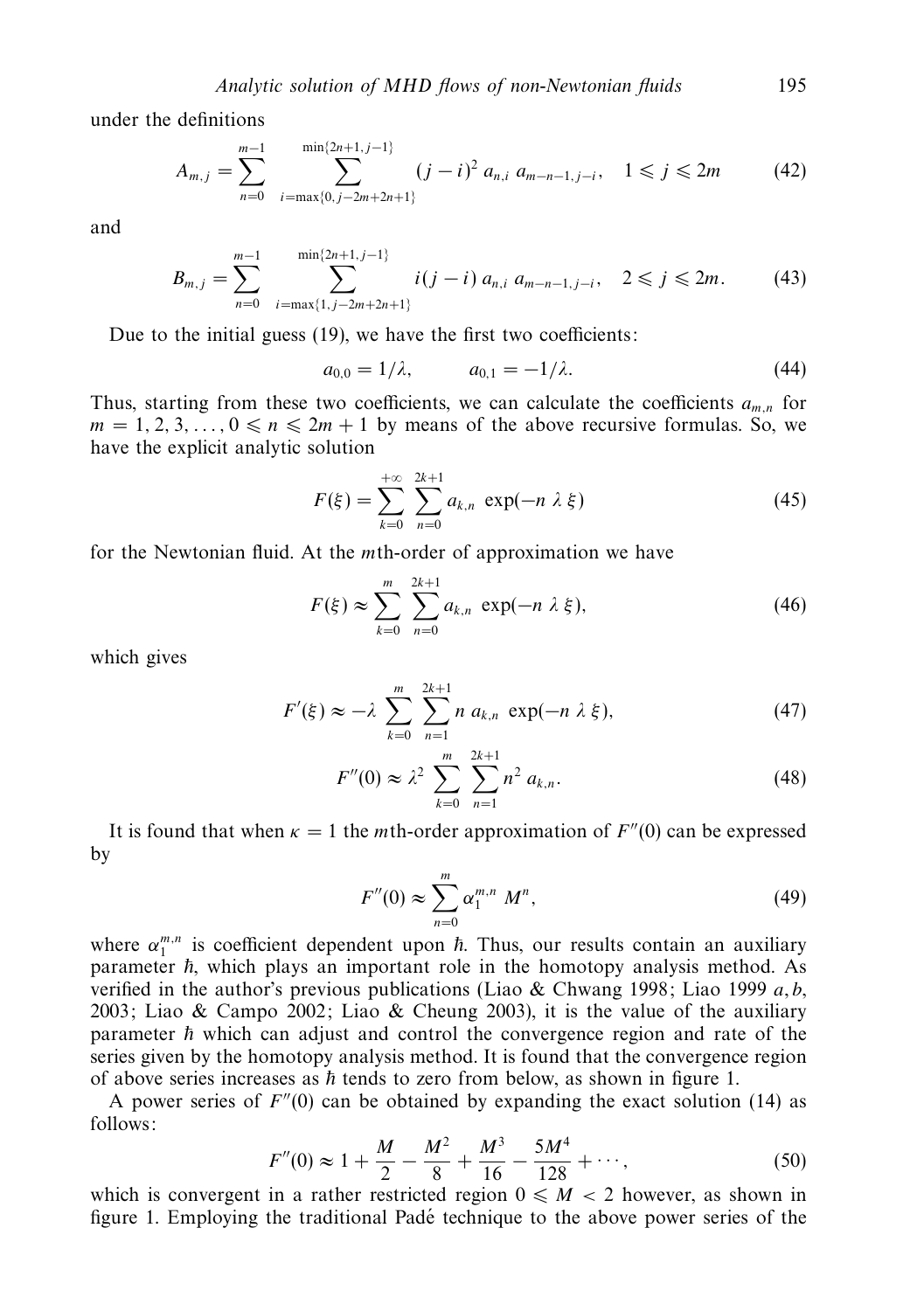

FIGURE 1. Comparison of  $F''(0)$  at the 20th-order of approximation given by the homotopy analysis method with the exact solution (14) and perturbation result (50) when  $\kappa = 1$ . Symbols: exact solution (14); solid line: perturbation result (50); dashed line: homotopy analysis approximation when  $\hbar = -1$ ; dash-dotted line: homotopy analysis approximation when  $\hbar = -1/2$ ; dash-dot-dotted line: homotopy analysis approximation when  $\hbar = -1/4$ .

physical parameter *M*, one has the  $[m, m]$  Padé approximant

$$
F''(0) \approx -\frac{1 + \sum_{n=1}^{m} \delta_{m,n} M^n}{1 + \sum_{n=1}^{m} \delta_{m,m+n} M^n},
$$
\n(51)

where  $\delta_{m,n}$  is constant. Recently, Liao & Cheung (2003) proposed a socalled homotopy-Padé method, which is more efficient than the traditional Padé approximant. From (27), we have the (2*m*)th-order approximation

$$
\left. \frac{\partial^2 \Phi(\xi; q)}{\partial \xi^2} \right|_{\xi=0} \approx \sum_{n=0}^{2m} F_n''(0) q^n. \tag{52}
$$

Employing the traditional Padé technique to the power series of the embedding parameter  $q$ , we have the  $[m, m]$  Padé approximant

$$
\left. \frac{\partial^2 \Phi(\xi; q)}{\partial \xi^2} \right|_{\xi=0} \approx -\frac{1 + \sum_{n=1}^m \gamma_{m,n} q^n}{1 + \sum_{n=1}^m \gamma_{m,m+n} q^n}, \tag{53}
$$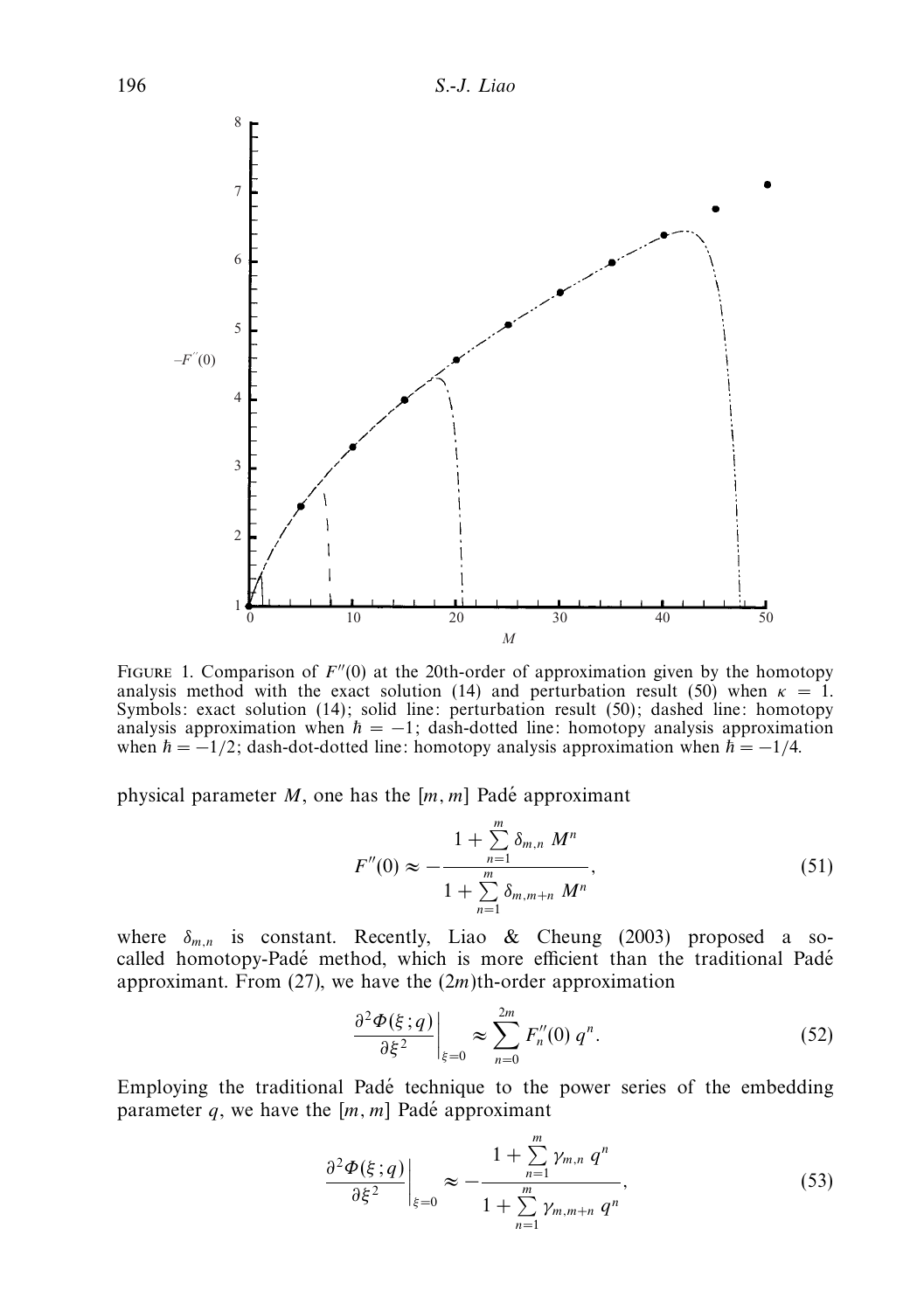

FIGURE 2. Comparison of  $F''(0)$  given by the homotopy-Padé method with the exact solution (14) and the traditional Pade technique when  $\kappa = 1$ . Filled circles: exact solution (14); open circles: traditional [10,10] Pade approximation; dashed line: [4,4] homotopy-Pade approximation; solid line:  $[6,6]$  homotopy-Padé approximation.

where  $\gamma_{m,n}$  is a coefficient. Setting  $q = 1$  in above series, we obtain using (29) that

$$
F''(0) \approx -\frac{1 + \sum_{n=1}^{m} \gamma_{m,n}}{1 + \sum_{n=1}^{m} \gamma_{m,m+n}}.
$$
 (54)

It is found that the above [m, m] homotopy-Padé expression can be rewritten as

$$
F''(0) \approx -\frac{1 + \sum_{n=1}^{m^2} \Delta_1^{m,n} M^n}{1 + \sum_{n=1}^{m^2} \Delta_1^{m,m^2+n} M^n},
$$
\n(55)

where  $\Delta_1^{m,n}$   $(1 \le n \le 2m^2)$  is constant, which is found to be independent of the auxiliary parameter  $\hbar$ . Note that the traditional Padé approximant analyses results expressed by physical parameters, which have been obtained by setting  $q = 1$ . However, in the homotopy-Padé method, one first analyses the power series in the embedding parameter *q* and then sets  $q = 1$ . This is the distinction between the traditional Padé approximant and the homotopy-Padé ones. It is interesting that the above  $[m, m]$  homotopy-Padé approximant contains the term  $M^{m^2}$  while the traditional [ $m, m$ ] Padé approximant (51) has only the term  $M^m$ . As shown in figure 2, even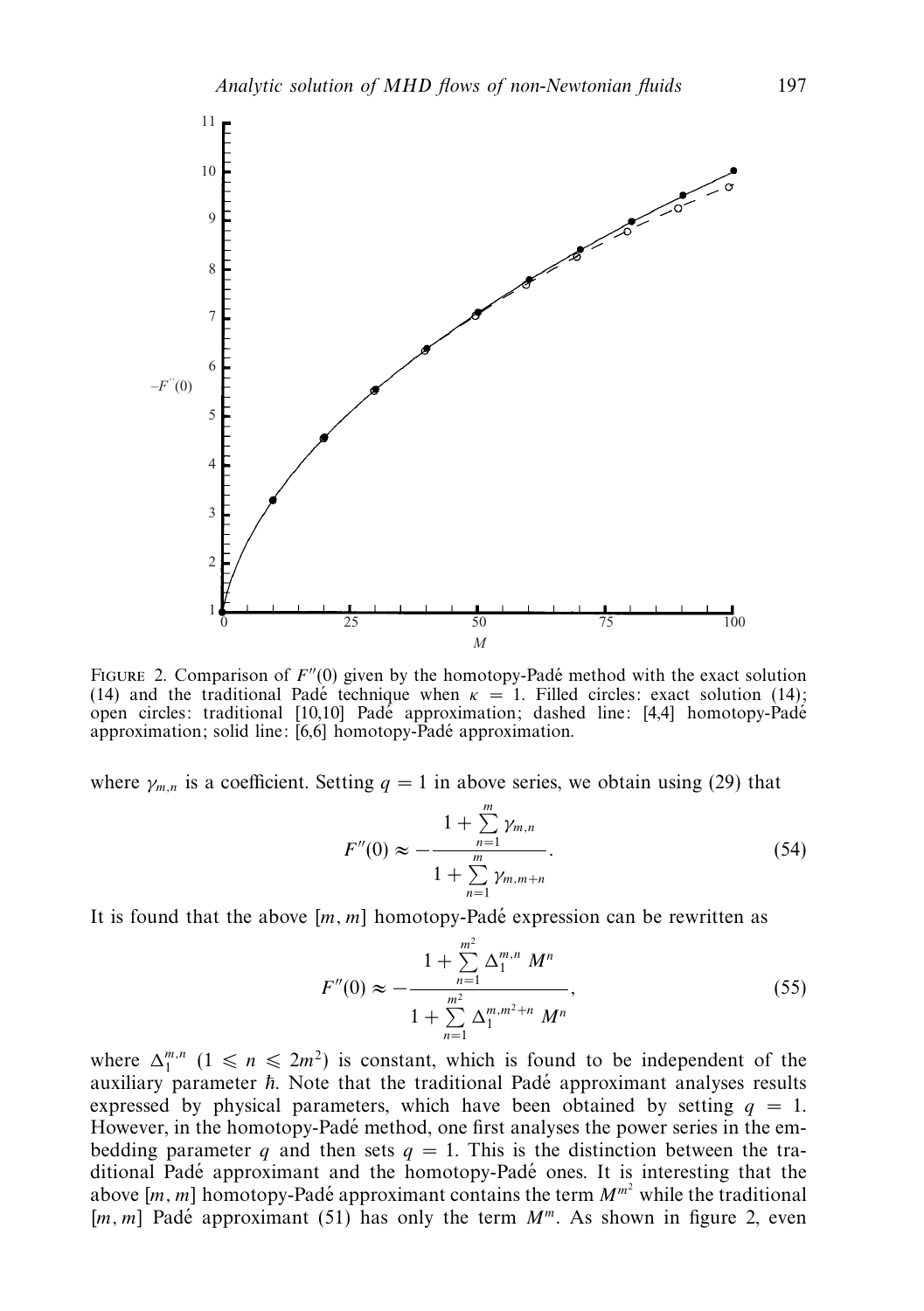| n  | Padé approximant | Homotopy-Padé approximant |  |
|----|------------------|---------------------------|--|
|    | 2.42857          | 3.08333                   |  |
|    | 3.03390          | 3.30134                   |  |
| 3  | 3.23265          | 3.31605                   |  |
| 4  | 3.92217          | 3.31661                   |  |
|    | 3.30958          | 3.31662                   |  |
| 6  | 3.31459          | 3.31662                   |  |
| 8  | 3.31646          | 3.31662                   |  |
| 10 | 3.31661          | 3.31662                   |  |





FIGURE 3. Comparison of  $F(\xi)$  and  $F'(\xi)$  given by the homotopy-Padé technique with the exact solution (12) and (13) when  $\kappa = 1$  and  $M = 10$ . Filled circles: exact solution (12); open circles: exact solution (13); solid line: [5,5] homotopy-Pade approximation of  $F(\xi)$ ; dashed line: [5,5] homotopy-Padé approximation of  $F'(\xi)$ .

the  $[4,4]$  homotopy-Padé approximant gives as accurate an approximation as the traditional  $[10, 10]$  Padé approximant and the  $[6, 6]$  homotopy-Padé approximant agrees well with the exact result. Clearly, the homotopy-Padé approximant of  $-F''(0)$ converges much faster to the exact result  $\sqrt{1 + M}$  than the traditional Pade technique, as shown in table 1 and figures 1 and 2. Similarly, one can employ the homotopy-Padé technique to obtain more accurate results of  $F(\xi)$  and  $F'(\xi)$ . For example, when  $M = 10$ , the [5,5] homotopy-Padé approximants of  $F(\xi)$  and  $F'(\xi)$  agree well with the exact solutions (12) and (13), respectively, as shown in figure 3. It is interesting that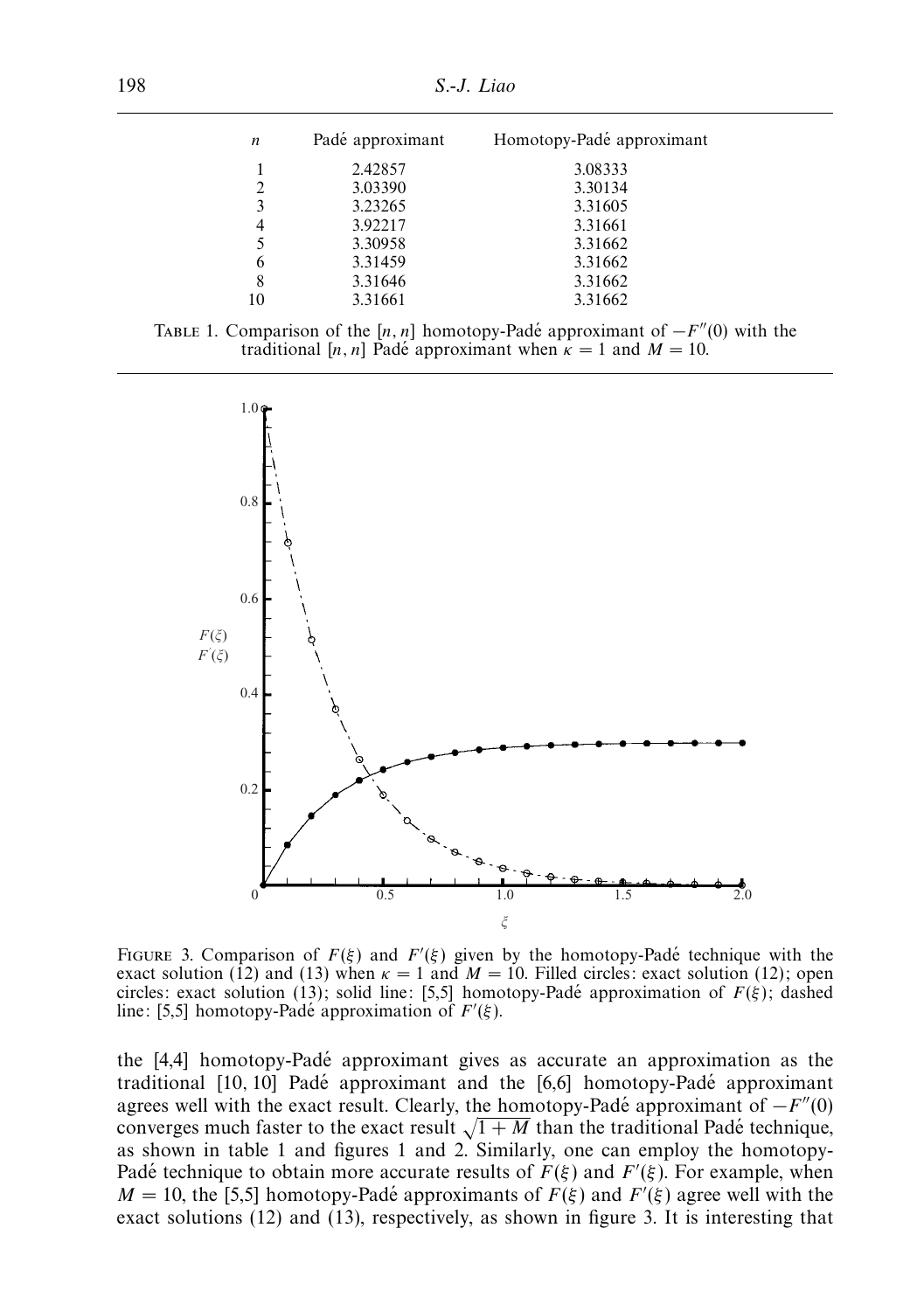the numerator and denominator of the homotopy-Padé approximants of  $F(\xi)$  and  $F'(\xi)$  are sums of exponential functions of  $\xi$ . All of these clearly verify the validity of the proposed analytic approach and the homotopy-Padé method, although the exact solution is known when  $\kappa = 1$ .

2.2. Solutions when 
$$
\kappa = 2
$$

For the second-order power-law fluid ( $\kappa = 2$ ), it is found that  $F_m(\xi)$  governed by (30) and (31) can be expressed by

$$
F_m(\xi) = \sum_{n=0}^{2m+1} a_{m,n} \exp(-n \lambda \xi).
$$
 (56)

Substituting this into the *m*th-order deformation equations (30) and (31), we have the recursive formula

$$
a_{m,n} = \chi_m \ \chi_{2m+1-n} \ a_{m-1,n} - \frac{\hbar \ \chi_{2m+2-n} \ M \ a_{m-1,n-1}}{\lambda^2 n \ (n+1)} - \frac{\hbar \ (4A_{m,n-1}/3 - \chi_{n-1} \ B_{m,n-1})}{\lambda \ n \ (n^2 - 1)} - \frac{2\hbar \ \lambda^2 \ \chi_{n-1} \ C_{m,n-1}}{n \ (n^2 - 1)} \tag{57}
$$

for  $2 \le n \le 2m + 1$ , and

$$
a_{m,1} = -\sum_{n=2}^{2m+1} n \ a_{m,n}, \tag{58}
$$

$$
a_{m,0} = -\sum_{n=1}^{2m+1} a_{m,n}, \qquad (59)
$$

where

$$
C_{m,j} = \sum_{n=0}^{m-1} \sum_{i=\max\{1,j-2m+2n+1\}}^{\min\{2n+1,j-1\}} i^2 (j-i)^3 a_{n,i} a_{m-n-1,j-i}, \quad 2 \le j \le 2m \tag{60}
$$

and  $A_{m,n}$ ,  $B_{m,n}$  are defined by (42) and (43), respectively. So, we have the explicit analytic solution

$$
F(\xi) = \sum_{k=0}^{+\infty} \sum_{n=0}^{2k+1} a_{k,n} \exp(-n \lambda \xi)
$$
 (61)

for the second-order power-law fluid. The *m*th-order approximations of  $F(\xi)$  and  $F'(\xi)$  are the same as (46) and (47), respectively. The first two coefficients are given by (44).

It is found that when  $\kappa = 2$  the *m*th-order approximation of  $F''(0)$  can be expressed by

$$
F''(0) \approx \sum_{n=0}^{m} \alpha_2^{m,n} M^n,
$$
\n(62)

where  $\alpha_2^{m,n}$  is a coefficient dependent upon  $\hbar$ . Similarly, as  $\hbar$  tends to zero from below, the convergence region of  $F''(0)$  enlarges. The analytic approximations of  $F''(0)$  for  $M = 1/2, 1, 3/2$  and 2 when  $\hbar = -1/2$  are given in table 2, and they agree well with the numerical results 1.093, 1.187, 1.269 and 1.342 given by Andersson *et al.* (1992), respectively. It is found that when  $\hbar = -1/(2 + M/10)$  the series of our analytic solutions converge for any a magnetic field parameter  $M \geq 0$ .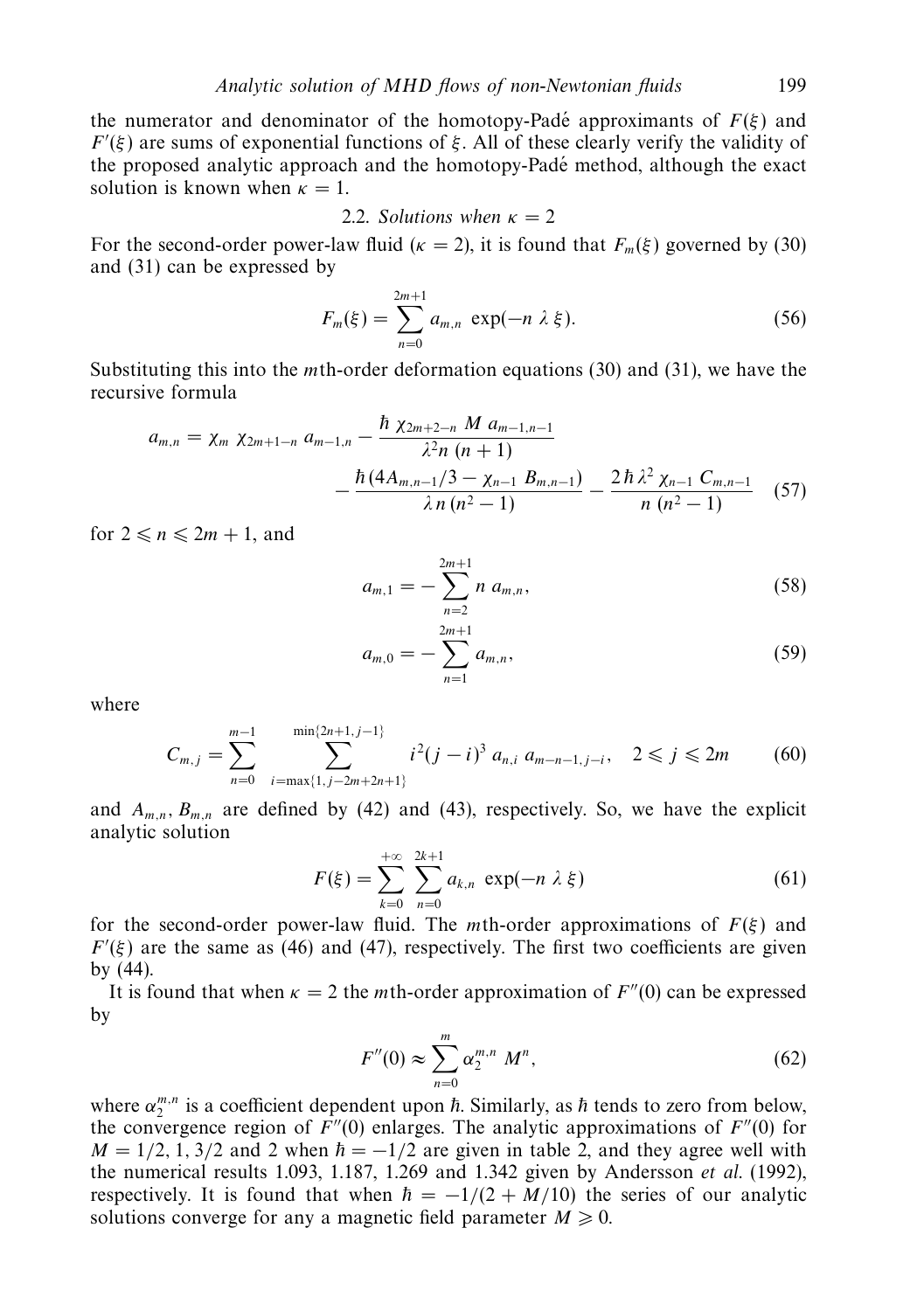| m  | $M = 1/2$ | $M=1$ | $M = 3/2$ | $M=2$ |
|----|-----------|-------|-----------|-------|
| 5  | 1.054     | 1.157 | 1.247     | 1.325 |
| 10 | 1.070     | 1.173 | 1.260     | 1.336 |
| 20 | 1.082     | 1.182 | 1.266     | 1.340 |
| 30 | 1.087     | 1.185 | 1.268     | 1.341 |
| 40 | 1.090     | 1.186 | 1.269     | 1.341 |
| 50 | 1.091     | 1.187 | 1.269     | 1.342 |
| 60 | 1.092     | 1.187 | 1.269     | 1.342 |
| 70 | 1.093     | 1.187 | 1.269     | 1.342 |
| 80 | 1.093     | 1.187 | 1.269     | 1.342 |
|    |           |       |           |       |

TABLE 2. The *m*th-order homotopy analysis solution for  $-F''(0)$  when  $\kappa = 2$  and  $\hbar = -1/2$ .

| n  | $M = 1/2$                                                                      | $M=1$ | $M = 3/2$ | $M=2$ |  |
|----|--------------------------------------------------------------------------------|-------|-----------|-------|--|
| 5  | 1.090                                                                          | 1.185 | 1.266     | 1.339 |  |
| 10 | 1.094                                                                          | 1.187 | 1.269     | 1.342 |  |
| 20 | 1.092                                                                          | 1.187 | 1.269     | 1.342 |  |
| 30 | 1.093                                                                          | 1.187 | 1.269     | 1.342 |  |
| 40 | 1.093                                                                          | 1.187 | 1.269     | 1.342 |  |
|    | TABLE 3. The [n, n] homotopy-Padé approximant of $-F''(0)$ when $\kappa = 2$ . |       |           |       |  |

It is straightforward to employ the traditional Pade technique to the series of  $F''(0)$ . It is found that this cannot enlarge convergence regions of the series (62), which are mainly determined by  $\hbar$ . Thus, the traditional Padé technique seems of no use when  $\kappa = 2$ .

Unlike the traditional Padé technique, the homotopy-Padé method can greatly increase the convergence rate and region of the series of  $F''(0)$ . It is found that when  $\kappa = 2$  the corresponding  $[m, m]$  homotopy-Padé approximant of  $F''(0)$  can be expressed by

$$
F''(0) \approx \frac{\Delta_2^{m,0} + \sum_{n=1}^{m^2+m} \Delta_2^{m,n} M^n}{1 + \sum_{n=1}^{m^2+m} \Delta_2^{m,m^2+m+n} M^n},
$$
\n(63)

where the constant  $\Delta_2^{m,n}$   $(0 \le n \le 2m^2 + 2m)$  is also independent of  $\hbar$ . Note that, unlike (55), the above expression contains the term  $M^{m^2+m}$ . By comparing table 2 with table 3, it is clear that the convergence rate can be considerably increased by the homotopy-Padé method. Also, the convergence region can be greatly enlarged. The [5,5] and [6,6] homotopy-Padé approximations of  $F''(0)$  agree well with numerical results in the region  $0 \le M \le 1000$ , respectively, as shown in figure 4. The convergent analytic results of  $F''(0)$  agree well with numerical results, as shown in table 4. This further verifies the validity of our analytic approach.

## 2.3. Solutions when  $\kappa = 3$

For the third-order power-law fluid ( $\kappa = 3$ ), it is found that  $F_m(\xi)$  governed by (30) and (31) can be expressed by

$$
F_m(\xi) = \sum_{n=0}^{3m+1} b_{m,n} \exp(-n \lambda \xi).
$$
 (64)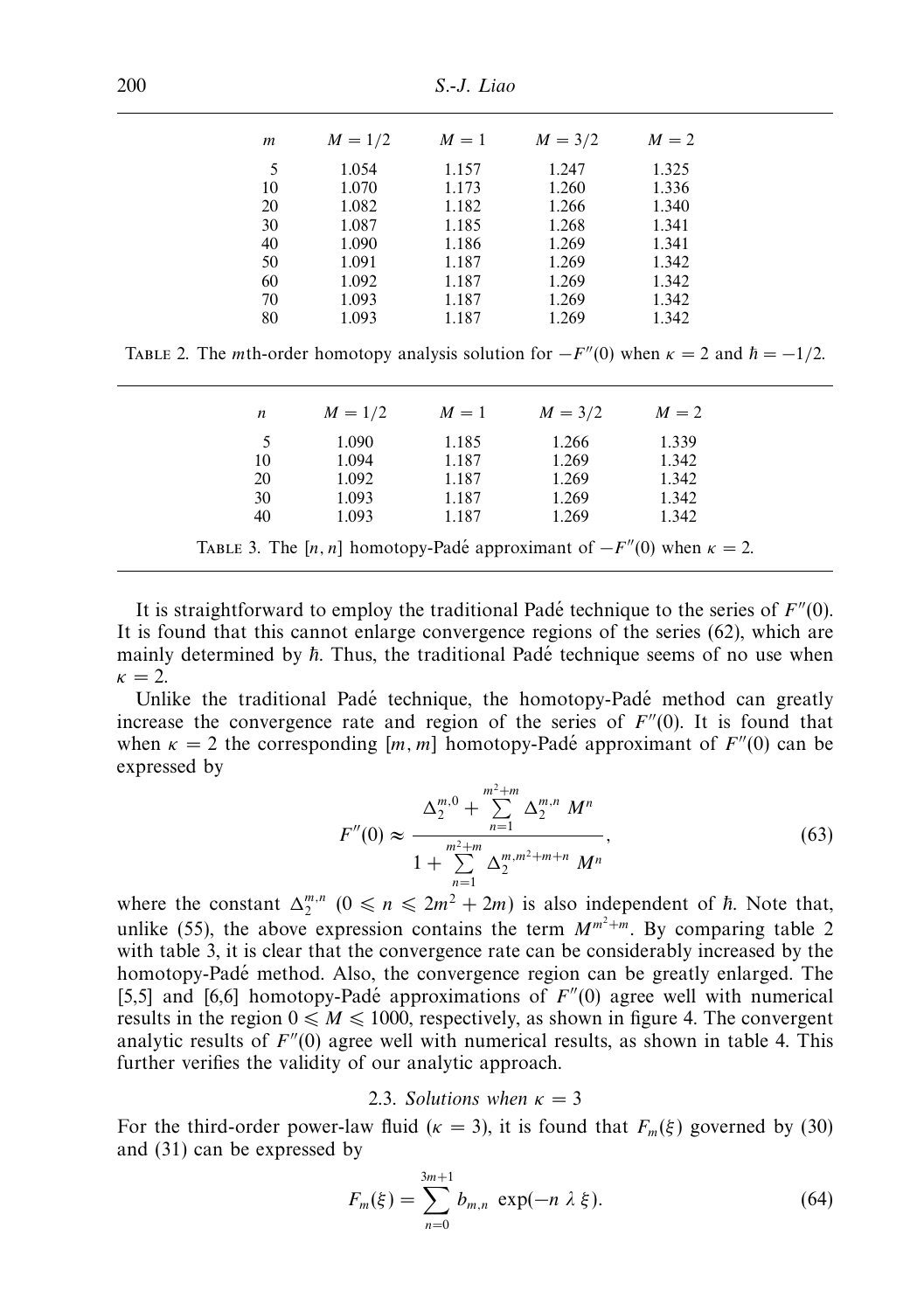| $\boldsymbol{M}$ | Analytic result | Numerical result | Results given by (81) |
|------------------|-----------------|------------------|-----------------------|
| $\overline{0}$   | 0.980           | 0.980            | 0.969                 |
| 0.5              | 1.093           | 1.093            | 1.087                 |
| 1                | 1.187           | 1.187            | 1.184                 |
| 1.5              | 1.269           | 1.269            | 1.267                 |
| $\frac{2}{3}$    | 1.342           | 1.342            | 1.340                 |
|                  | 1.467           | 1.468            | 1.467                 |
| $\frac{4}{5}$    | 1.575           | 1.575            | 1.575                 |
|                  | 1.670           | 1.670            | 1.670                 |
| 6                | 1.755           | 1.755            | 1.755                 |
| 8                | 1.904           | 1.904            | 1.905                 |
| 10               | 2.033           | 2.033            | 2.033                 |
| 20               | 2.514           | 2.515            | 2.515                 |
| 40               | 3.138           | 3.138            | 3.138                 |
| 60               | 3.580           | 3.581            | 3.580                 |
| 80               | 3.934           | 3.935            | 3.934                 |
| 100              | 4.234           | 4.234            | 4.234                 |
| 200              | 5.324           | 5.325            | 5.324                 |
| 400              | 6.701           | 6.702            | 6.701                 |
| 600              | 7.668           | 7.670            | 7.668                 |
| 800              | 8.439           | 8.441            | 8.439                 |
| 1000             | 9.089           | 9.091            | 9.089                 |





FIGURE 4. Comparison of  $F''(0)$  given by the homotopy-Padé method with the numerical results when *κ* = 2. Solid line: numerical solution; open circle: [5,5] homotopy-Pade´ approximation; filled circle: [6,6] homotopy-Padé approximation.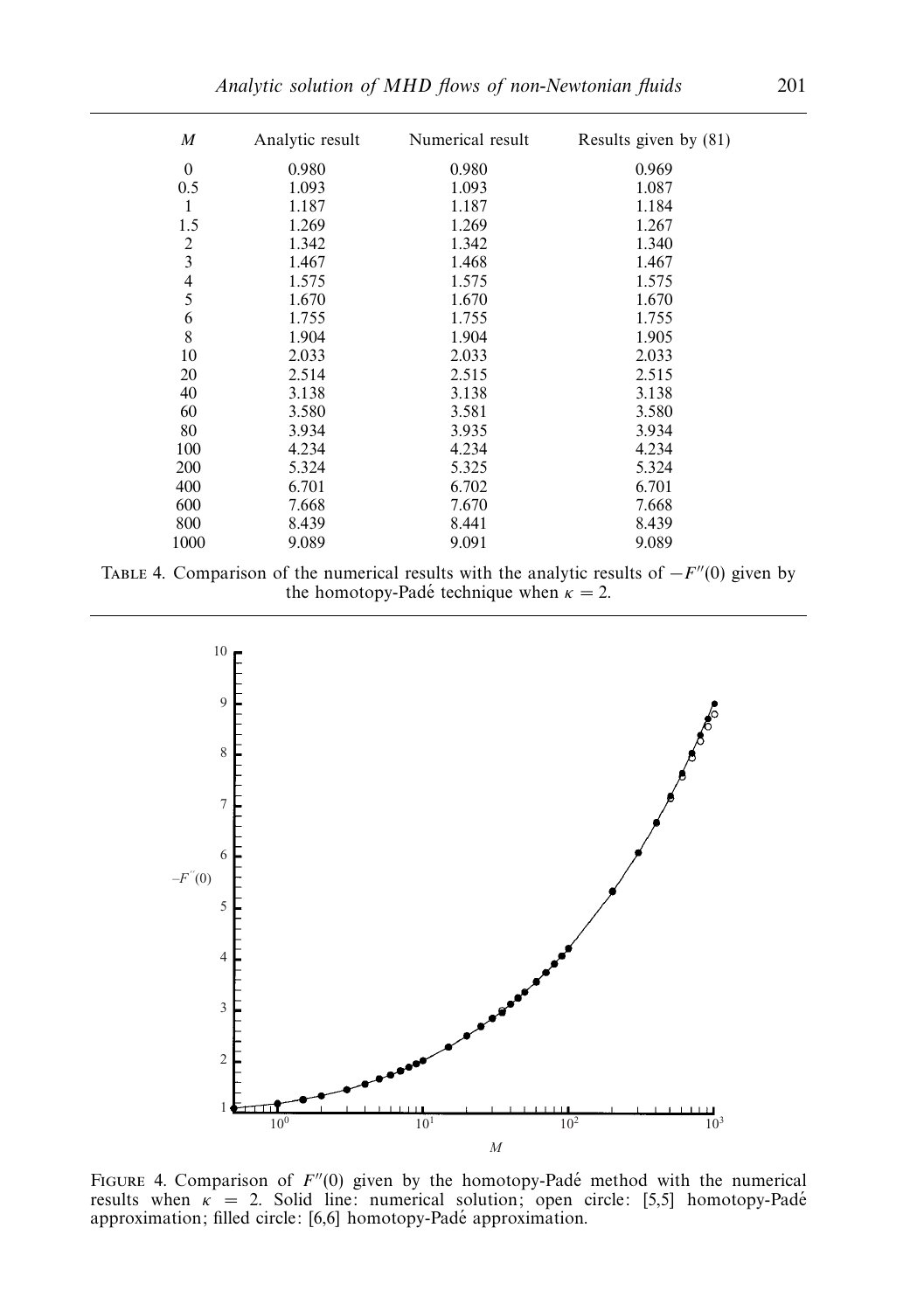Substituting this into the *m*th-order deformation equations (30) and (31), we have the recursive formula

$$
b_{m,n} = \chi_m \ \chi_{3m-n} \ b_{m-1,n} - \frac{\hbar \ \chi_{3m+1-n} \ M \ b_{m-1,n-1}}{\lambda^2 n \ (n+1)} - \frac{\hbar \ \chi_{3m+2-n} \ (3D_{m,n-1}/2 - \chi_{n-1} \ S_{m,n-1})}{\lambda \ n \ (n^2-1)} + \frac{3 \ \hbar \ \lambda^4 \ \chi_{n-2} \ Q_{m,n-1}}{n \ (n^2-1)} \tag{65}
$$

for  $2 \le n \le 3m + 1$ , where

$$
D_{m,j} = \sum_{n=0}^{m-1} \sum_{i=\max\{0,j-3m+3n+2\}}^{\min\{3n+1,j-1\}} (j-i)^2 b_{n,i} b_{m-n-1,j-i}, \quad 1 \le j \le 3m-1, \quad (66)
$$

$$
S_{m,j} = \sum_{n=0}^{m-1} \sum_{i=\max\{1,j-3m+3n+2\}}^{\min\{3n+1,j-1\}} i (j-i) b_{n,i} b_{m-n-1,j-i}, \quad 2 \leq j \leq 3m-1, \quad (67)
$$

$$
Q_{m,j} = \sum_{n=0}^{m-1} \sum_{i=\max\{2,j-3m+3n+2\}}^{\min\{3n+2,j-1\}} (j-i)^3 b_{m-n-1,j-i} T_{n,i}, \quad 3 \le j \le 3m \tag{68}
$$

and

$$
T_{k,j} = \sum_{n=0}^{k} \sum_{i=\max\{1,j-3k+3n-1\}}^{\min\{3n+1,j-1\}} i^2 (j-i)^2 b_{n,i} b_{k-n,j-i}, \quad 2 \le j \le 3k+2. \tag{69}
$$

Also, from the boundary conditions (31), we have

$$
b_{m,1} = -\sum_{n=2}^{3m+1} n b_{m,n}, \qquad (70)
$$

$$
b_{m,0} = -\sum_{n=1}^{3m+1} b_{m,n}.\tag{71}
$$

The initial guess (19) gives the first two coefficients as

$$
b_{0,0} = 1/\lambda, \quad b_{0,1} = -1/\lambda. \tag{72}
$$

Starting from these two coefficients, we can calculate the coefficients  $b_{m,n}$  for  $m =$  $1, 2, 3, \dots, 0 \le n \le 3m + 1$  by means of the above recursive formulas. So, we have the explicit analytic solution

$$
F(\xi) = \sum_{k=0}^{+\infty} \sum_{n=0}^{3k+1} b_{k,n} \exp(-n \lambda \xi)
$$
 (73)

for the third-order power-law fluid. At the *m*th-order of approximation we have

$$
F(\xi) \approx \sum_{k=0}^{m} \sum_{n=0}^{3k+1} b_{k,n} \exp(-n \lambda \xi),
$$
 (74)

which gives

$$
F'(\xi) \approx -\lambda \sum_{k=0}^{m} \sum_{n=1}^{3k+1} n b_{k,n} \exp(-n \lambda \xi)
$$
 (75)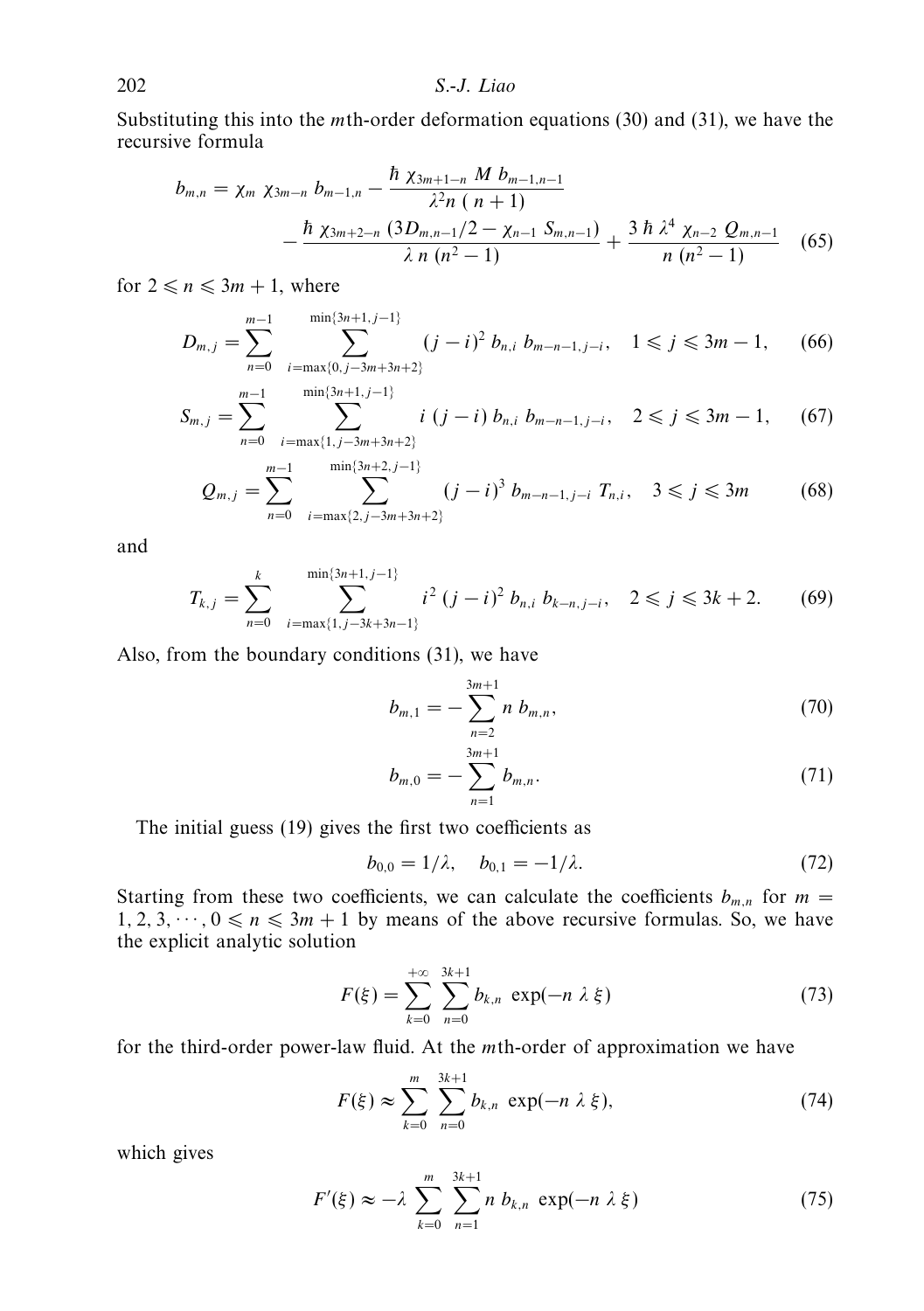and

$$
F''(0) \approx \lambda^2 \sum_{k=0}^{m} \sum_{n=1}^{3k+1} n^2 b_{k,n}.
$$
 (76)

It is found that when  $\kappa = 3$  the *m*th-order approximation of  $F''(0)$  can be expressed by

$$
F''(0) \approx \sum_{n=0}^{m} \alpha_3^{m,n} M^n,
$$
 (77)

where  $\alpha_3^{m,n}$  is a coefficient dependent upon  $\hbar$ . Similarly, as  $\hbar$  tends to zero from below, the convergence region of  $F''(0)$  enlarges. It is found that the series converges for any  $M \ge 0$  when  $\hbar = -1/(3 + M)$  and that the convergence region of (77) cannot be enlarged by the traditional Padé technique. When  $\kappa = 3$ , the corresponding [*m*, *m*] homotopy-Padé approximant of  $F''(0)$  can be expressed by

$$
F''(0) \approx \frac{\Delta_3^{m,0} + \sum_{n=1}^{m^2+m} \Delta_3^{m,n} M^n}{1 + \sum_{n=1}^{m^2+m} \Delta_3^{m,m^2+m+n} M^n},
$$
\n(78)

where the constant  $\Delta_3^{m,n}$   $(0 \le n \le 2m^2 + 2m)$  is independent of  $\hbar$ . The convergence region of  $F''(0)$  can be greatly enlarged by the homotopy-Padé method, as shown in figure 5. Note that the [10,10] homotopy-Padé approximant of  $F''(0)$  agrees well with the numerical results in a larger region than the  $[5,5]$  homotopy-Padé approximant. It is found that the  $[25,25]$  homotopy-Padé approximants of  $F''(0)$  converge in the region  $0 \leq M \leq 1000$ . The convergent analytic results of  $F''(0)$  in the range  $0 \leq M \leq 1000$ agree well with numerical results, as shown in table 5.

#### 2.4. A simple approximate formula for skin friction

From the definition (10), the skin friction coefficient  $C_f$  is determined by the dimensionless velocity gradient  $F''(0)$  at the wall. When  $\kappa = 1$ , we have the exact formula (14) for  $F''(0)$ , which indicates that, for large *M*, ln[− $F''(0)$ ] is positively proportional to ln *M*. Our analytic results indicate that, when  $\kappa = 2$  and  $\kappa = 3$ ,  $\ln[-F''(0)]$  is also positively proportional to  $\ln M$ , if *M* is large enough. This implies that

$$
F''(0) \approx -(\alpha + \beta M)^{\gamma} \tag{79}
$$

might be a good approximation of  $F''(0)$  for any a positive integer  $\kappa \geq 1$ . Using the exact solution (14), we have

$$
\alpha = 1
$$
,  $\beta = 1$ ,  $\gamma = 1/2$ , when  $\kappa = 1$ .

To ensure that (79) is consistent with the exact formula (14) for  $\kappa = 1$ , we first simply set  $\alpha = 1$  for all *κ*. Keeping this in mind and plotting curves defined by (79), and comparing them with analytic results listed in tables 4 and 5, we find, some what surprisingly, that, if

$$
\alpha = 1, \quad \beta = \frac{\kappa + 1}{2\kappa}, \quad \gamma = \frac{1}{\kappa + 1}, \tag{80}
$$

the formula (79) is a very good approximation for  $F''(0)$  when  $\kappa = 2$  and  $\kappa = 3$ , especially for large  $M$ . Furthermore, it is found that even better results for  $F''(0)$  are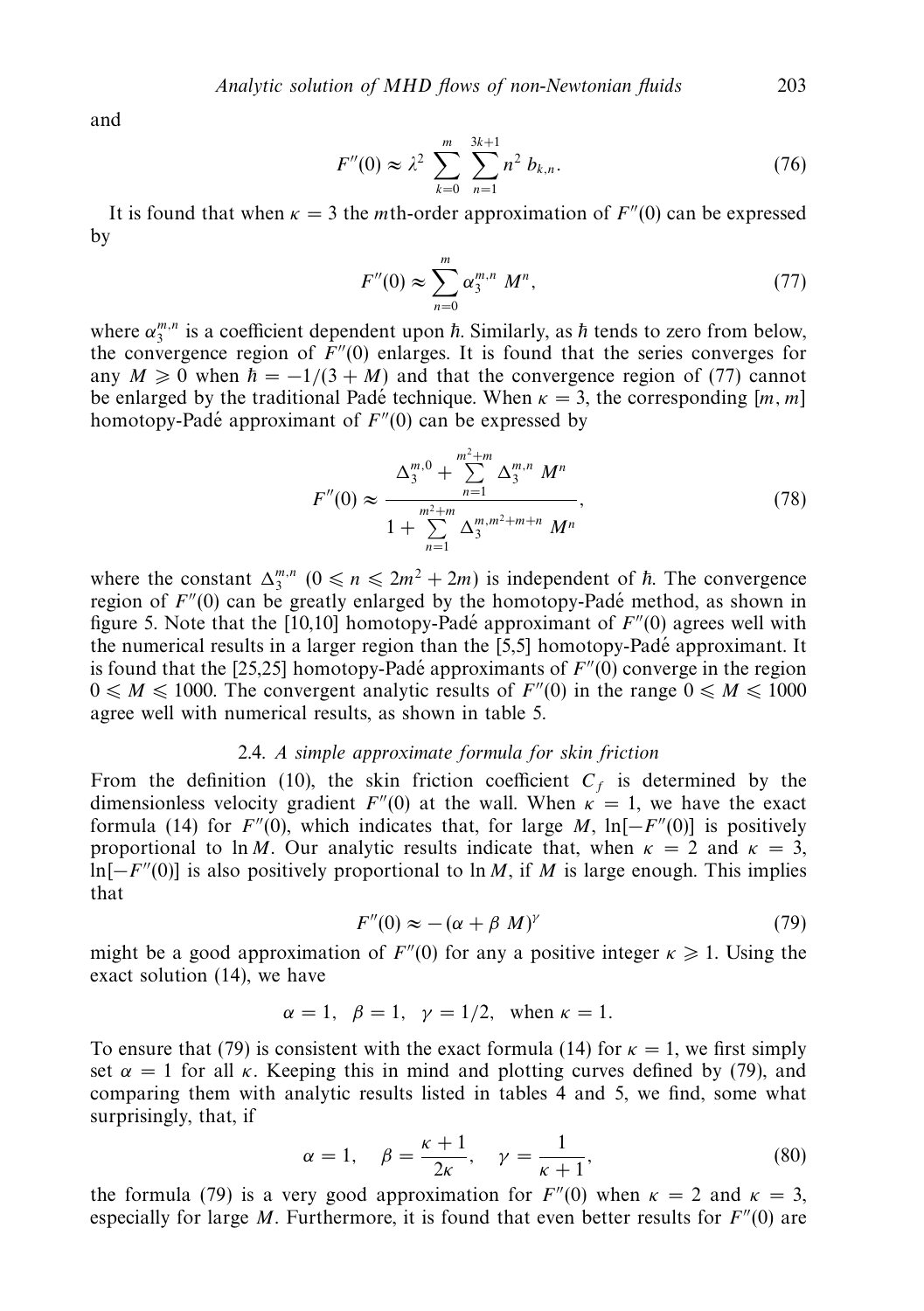204 S.-J. Liao

| $\boldsymbol{M}$        | Analytic result | Numerical result | Result given by (81) |
|-------------------------|-----------------|------------------|----------------------|
| $\mathbf{0}$            | 0.985           | 0.985            | 0.975                |
| 0.5                     | 1.060           | 1.060            | 1.055                |
| $\mathbf{1}$            | 1.123           | 1.123            | 1.119                |
| 1.5                     | 1.177           | 1.177            | 1.175                |
|                         | 1.224           | 1.224            | 1.223                |
| $\frac{2}{3}$           | 1.306           | 1.306            | 1.305                |
| $\overline{\mathbf{4}}$ | 1.374           | 1.375            | 1.375                |
| 5                       | 1.434           | 1.435            | 1.435                |
| 6                       | 1.488           | 1.488            | 1.488                |
| 8                       | 1.579           | 1.580            | 1.580                |
| 10                      | 1.658           | 1.658            | 1.659                |
| 20                      | 1.942           | 1.942            | 1.942                |
| 40                      | 2.291           | 2.291            | 2.291                |
| 60                      | 2.529           | 2.529            | 2.529                |
| 80                      | 2.713           | 2.714            | 2.714                |
| 100                     | 2.867           | 2.867            | 2.867                |
| 200                     | 3.404           | 3.404            | 3.404                |
| 400                     | 4.044           | 4.045            | 4.044                |
| 600                     | 4.475           | 4.475            | 4.475                |
| 800                     | 4.807           | 4.808            | 4.808                |
| 1000                    | 5.083           | 5.084            | 5.083                |

TABLE 5. Comparison of the numerical results with the analytic results for  $-F''(0)$  given by the homotopy-Padé technique when  $\kappa = 3$ .



FIGURE 5. Comparison of  $F''(0)$  given by the homotopy-Padé method with the numerical results when  $\kappa = 3$ . Solid line: numerical solution; open circle: [5,5] homotopy-Padé approximation; filled circle: [10,10] homotopy-Padé approximation.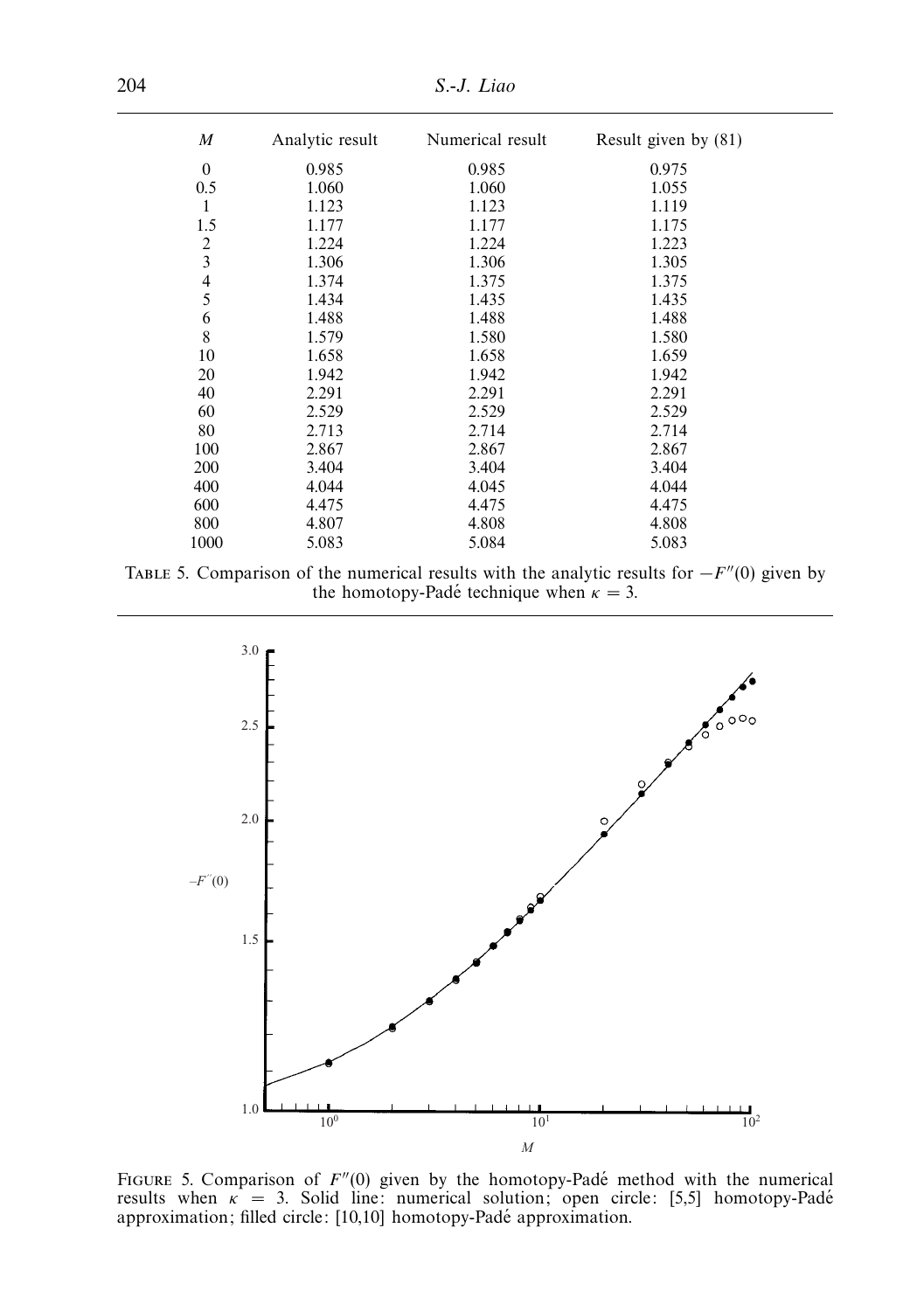

FIGURE 6. Comparison of  $F''(0)$  from the approximate expression (81) with the numerical results. Dashed line: result given by (81) when  $\kappa = 2$ ; solid line: result given by (81) when  $\kappa = 3$ ; open circle: the numerical results when  $\kappa = 2$ ; square: the numerical results when  $\kappa = 3$ .

given by choosing

$$
\alpha = \left(\frac{\kappa + 1}{2\kappa}\right)^{1/(1+\kappa)},
$$

i.e.

$$
F''(0) \approx -\left[\left(\frac{\kappa+1}{2\kappa}\right)^{1/(1+\kappa)} + \left(\frac{\kappa+1}{2\kappa}\right)M\right]^{1/(\kappa+1)},\tag{81}
$$

as shown in table 4, table 5 and figure 6. When  $\kappa = 2$  and  $\kappa = 3$ , the relative error of the above simple expression is less than  $0.2\%$  for  $M \ge 2$ . When  $M \ge 2$ , the series of approximations converge in most case, provided

$$
\lambda = \left[ \left( \frac{\kappa + 1}{2\kappa} \right)^{1/(1+\kappa)} + \left( \frac{\kappa + 1}{2\kappa} \right) M \right]^{1/(1+\kappa)} \tag{82}
$$

and

$$
\hbar = -\left[ \left( \frac{\kappa + 1}{2\kappa} \right)^{1/(1+\kappa)} + \left( \frac{\kappa + 1}{2\kappa} \right) M \right]^{-1}.
$$
 (83)

In the next section we will show that the simple analytic expression (81) is valid even for real power-law index  $\kappa > 0$ .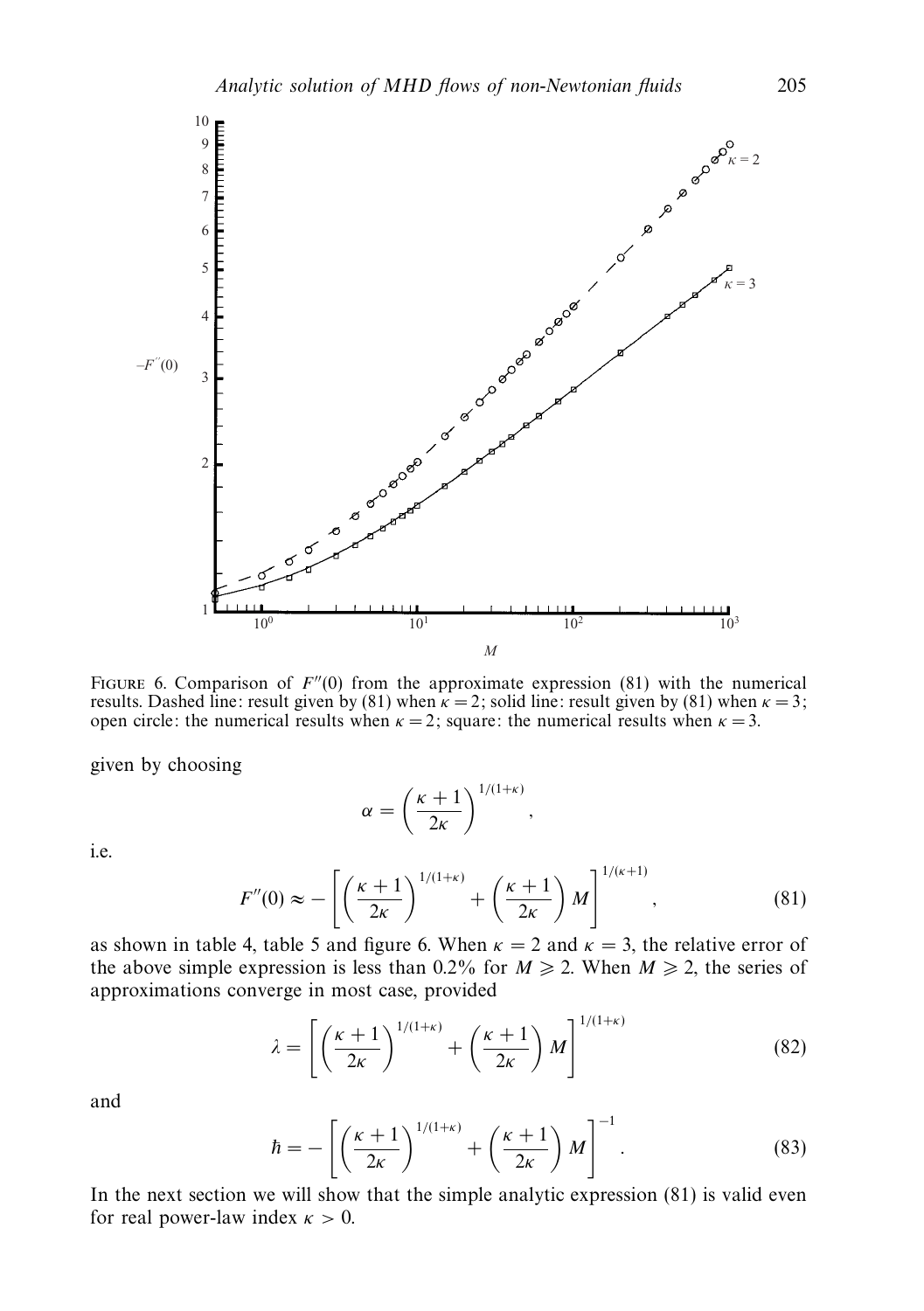# *3. Analytic solutions for real power-law index*

The zero-order deformation equation

For real power-law index  $\kappa > 0$ ,  $F(\xi)$  can be expressed by a set of base functions

$$
\{\xi^m \exp(-n\lambda\xi) \mid m \geqslant 0, n \geqslant 0\} \tag{84}
$$

in the following form:

$$
F(\xi) = a_0 + \sum_{n=1}^{+\infty} \sum_{m=0}^{+\infty} c_{n,m} \xi^m \exp(-n \lambda \xi),
$$
 (85)

where  $c_n$  is a coefficient. From this expression and the boundary conditions (9), it is straightforward to choose the same initial guess  $F_0(\xi)$  as (19) and the same auxiliary linear operator as (20) with the same property (21).

Define

$$
\kappa - 1 = \mu + \epsilon,\tag{86}
$$

where  $\mu \geq 0$  is an integer and  $|\epsilon| < 1$  is a real number. Unlike in §2, the nonlinear operator  $\tilde{\mathcal{N}}$  is now defined by

$$
\tilde{\mathcal{N}}\left[\Phi(\xi;q)\right] = \kappa \left[ -\frac{\partial^2 \Phi(\xi;q)}{\partial \xi^2} \right]^{\mu+\epsilon q} \frac{\partial^3 \Phi(\xi;q)}{\partial \xi^3} + \left( \frac{2\kappa}{\kappa+1} \right) \Phi(\xi;q) \frac{\partial^2 \Phi(\xi;q)}{\partial \xi^2} - \left[ \frac{\partial \Phi(\xi;q)}{\partial \xi} \right]^2 - M \frac{\partial \Phi(\xi;q)}{\partial \xi}, \quad (87)
$$

where  $\kappa$  is a positive real number. Then, we construct the zero-order deformation equations

$$
(1-q)\mathcal{L}[\Phi(\xi;q)-F_0(\xi)]=\hbar q\,\exp(-l\lambda\,\xi)\,\tilde{\mathcal{N}}[\Phi(\xi;q)],\quad q\in[0,1],\qquad(88)
$$

subject to the boundary conditions (24).

#### The high-order deformation equation

Similarly, the solution  $F(\xi)$  is given by

$$
F(\xi) = F_0(\xi) + \sum_{m=1}^{+\infty} F_m(\xi),
$$
\n(89)

where  $F_m(\xi)$  is governed by the *m*th-order deformation equation

$$
\mathscr{L}\left[F_m(\xi) - \chi_m F_{m-1}(\xi)\right] = \hbar \exp(-l\lambda \xi) \tilde{R}_m(\xi),\tag{90}
$$

subject to the boundary conditions (31), where

$$
\tilde{R}_{m}(\xi) = \frac{1}{(m-1)!} \frac{\partial^{m-1} \tilde{\mathcal{N}}[\Phi(\xi; q)]}{\partial q^{m-1}} \Big|_{q=0}
$$
\n
$$
= (-1)^{\mu} \kappa \sum_{n=0}^{m-1} H_{\mu, m-1-n}(\xi) W_{n}(\xi) - M F'_{m-1}(\xi)
$$
\n
$$
+ \sum_{n=0}^{m-1} \left[ \left( \frac{2\kappa}{\kappa + 1} \right) F_{n}(\xi) F''_{m-1-n}(\xi) - F'_{n}(\xi) F'_{m-1-n}(\xi) \right]
$$
\n(91)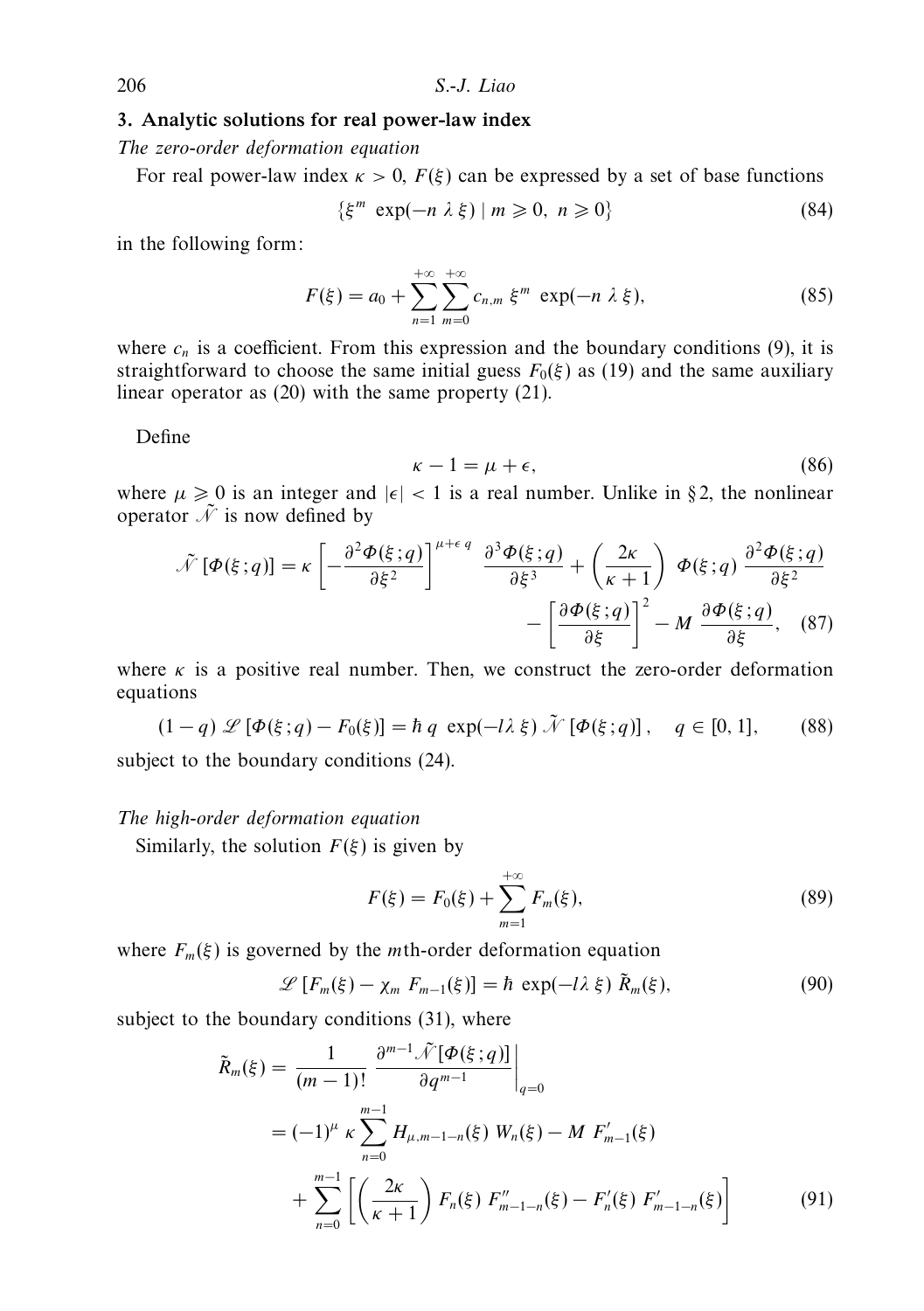using the definitions

$$
H_{\mu,n}(\xi) = \frac{1}{n!} \left\{ \frac{\partial^n}{\partial q^n} \left( \frac{\partial^3 \Phi(\xi; q)}{\partial \xi^3} \left[ \frac{\partial^2 \Phi(\xi; q)}{\partial \xi^2} \right]^{\mu} \right) \right\} \bigg|_{q=0}
$$
(92)

and

$$
W_n(\xi) = \frac{1}{n!} \left\{ \frac{\partial^n}{\partial q^n} \left[ -\frac{\partial^2 \Phi(\xi; q)}{\partial \xi^2} \right]^{\epsilon q} \right\}\Big|_{q=0}.
$$
 (93)

From the definition (92), we have

$$
H_{0,n}(\xi) = F_n'''(\xi),
$$
\n(94)

$$
H_{1,n}(\xi) = \sum_{i=0}^{n} F_i'''(\xi) F_{n-i}''(\xi) = \sum_{i=0}^{n} H_{0,i}(\xi) F_{n-i}''(\xi),
$$
 (95)

$$
H_{2,n}(\xi) = \sum_{i=0}^{n} H_{1,i}(\xi) F''_{n-i}(\xi),
$$
\n
$$
\vdots
$$
\n(96)

which gives the recursive formula

$$
H_{\mu,n}(\xi) = \sum_{i=0}^{n} H_{\mu-1,i}(\xi) F''_{n-i}(\xi), \quad \mu \ge 1.
$$
 (97)

From the definition (93), we have

$$
W_0(\xi) = 1,
$$
  
\n
$$
W_1(\xi) = \epsilon \ln[-F_0''(\xi)],
$$
  
\n
$$
W_2(\xi) = \frac{\epsilon F_1''(\xi)}{F_0''(\xi)} + \left(\frac{\epsilon^2}{2}\right) \ln^2[-F_0''(\xi)],
$$
  
\n
$$
\vdots
$$

Note that  $W_n(\xi)$  for  $n > 0$  can be given by

$$
W_n(\xi) = \sum_{i=0}^{n-1} \left(1 - \frac{i}{n}\right) W_i(\xi) Z_{n-i}(\xi), \tag{98}
$$

where

$$
Z_n(\xi) = \frac{1}{n!} \left\{ \frac{\partial^n}{\partial q^n} \left[ \epsilon \ q \ \ln \left( -\frac{\partial^2 \Phi(\xi; q)}{\partial \xi^2} \right) \right] \right\} \Big|_{q=0}
$$
 (99)

is easier to calculate than  $W_n(\xi)$  defined by (93). Note that, from the definition (19) of  $F_0(\xi)$ , we have

$$
\ln[-F''_0(\xi)] = \ln \lambda - \lambda \xi.
$$

This is the reason why we choose (84) as the base functions of  $F(\xi)$  for real power-law index *κ*. Note that when  $\kappa \geq 1$  we can always find integer  $\mu \geq 0$  and a real number  $|\epsilon| \leq 1/2$  such that the expression (86) holds.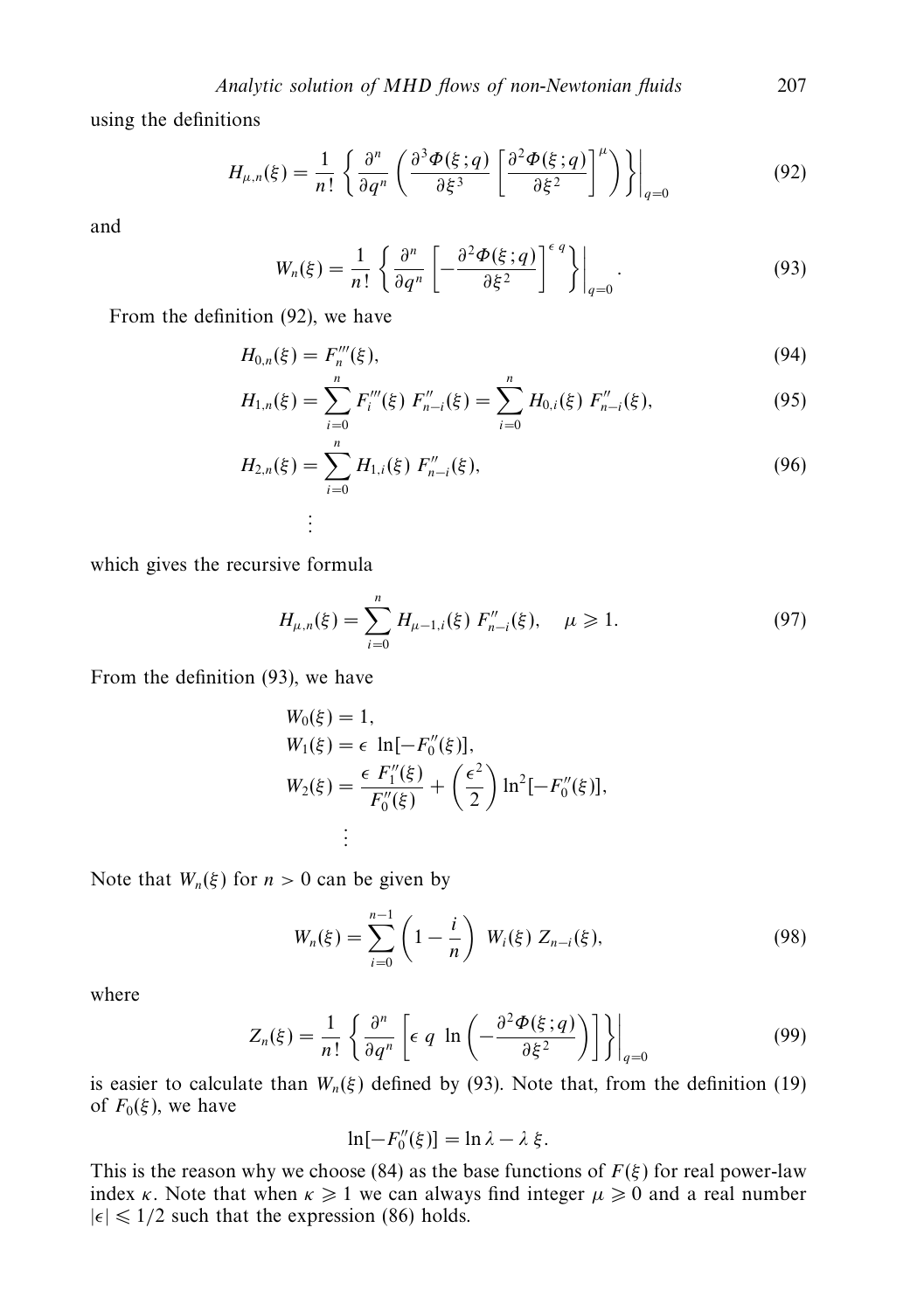| $\boldsymbol{n}$ | Homotopy-Padé approximant of $-F''(0)$ |
|------------------|----------------------------------------|
| 1                | 1.5428                                 |
| $\overline{2}$   | 1.5454                                 |
| $\overline{3}$   | 1.5447                                 |
|                  | 1.5442                                 |
| 6                | 1.5441                                 |
|                  | 1.5441                                 |
| 10               | 1.5441                                 |

|  |  | TABLE 6. The [n, n] homotopy-Padé approximant of $-F''(0)$ when $\kappa = 4/5$ and $M = 1$ with |  |  |  |  |
|--|--|-------------------------------------------------------------------------------------------------|--|--|--|--|
|  |  | $\lambda = 3/2$ .                                                                               |  |  |  |  |



FIGURE 7. Comparison of the numerical solution with the analytic approximation of  $F'(\xi)$ given by the homotopy analysis method for real  $\kappa$  when  $\kappa = 4/5$ ,  $M = 1$  with  $\lambda = 3/2$  and  $\hbar = -8/17$ . Solid line: numerical solution; open circle: 10th-order analytic approximations; filled circle: 20th-order analytic approximations.

Similarly, to ensure that  $F(\xi)$  can be expressed by (85) and that each coefficient  $c_{m,n}$  can be modified as the order of approximation tends to infinity, we set

$$
l = 0
$$

in (88) and (90).

To verify the validity of the above approach for any real power-law index *κ*, let us first consider the case  $\kappa = 1$  and  $M = 1$ , corresponding to  $\mu = \epsilon = 0$ . When  $\hbar = -1/2$  and  $\lambda = 2$ , the corresponding homotopy-Padé approximant of  $F''(0)$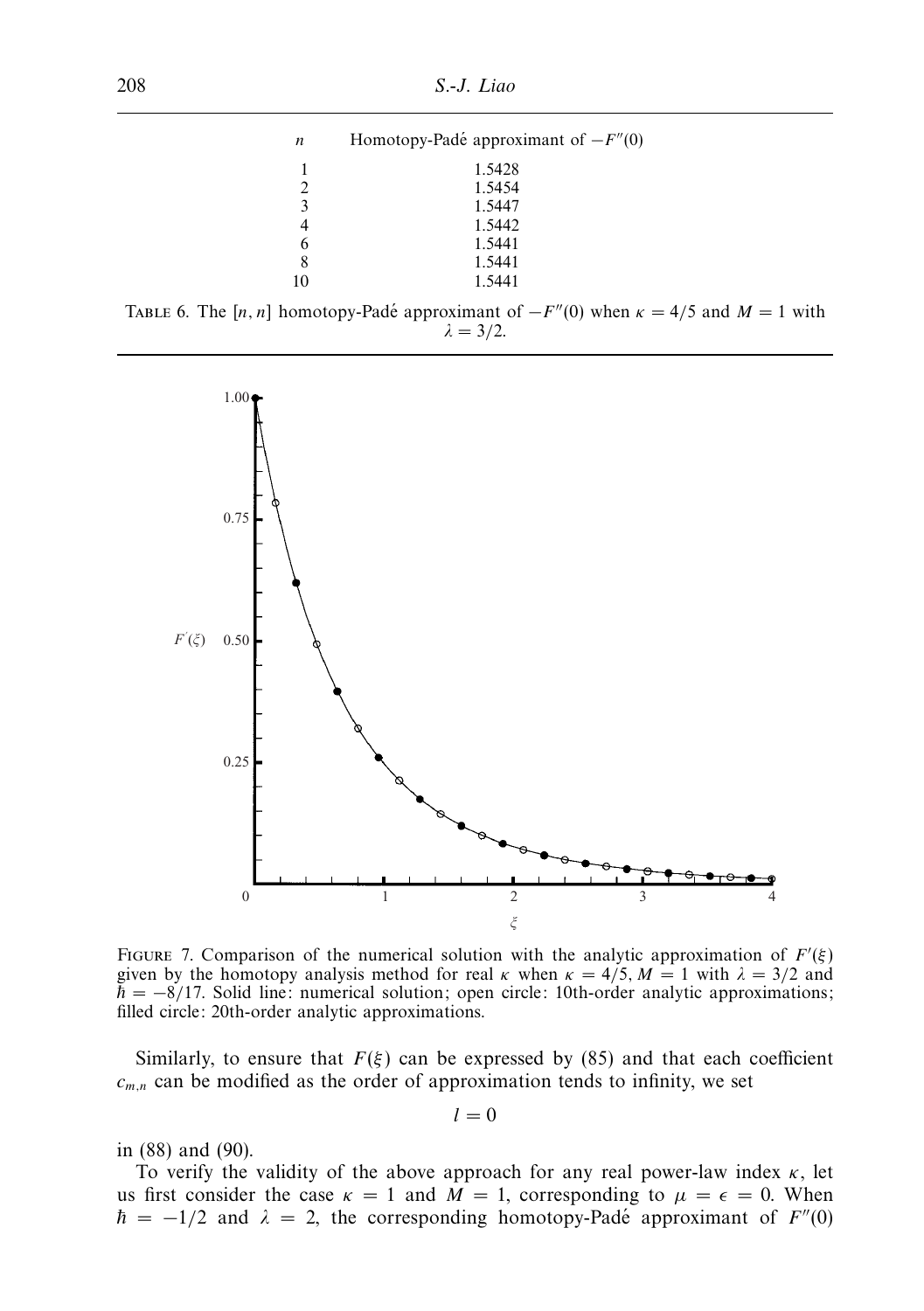|                  | $\kappa = 4/5$ |                |            | $\kappa = 3/2$ | $\kappa = 4$ |                |  |
|------------------|----------------|----------------|------------|----------------|--------------|----------------|--|
| $\boldsymbol{M}$ | <b>HAM</b>     | formula $(81)$ | <b>HAM</b> | formula $(81)$ | <b>HAM</b>   | formula $(81)$ |  |
| $\theta$         | 1.028          | 1.037          | 0.982      | 0.971          | 0.989        | 0.981          |  |
| 1/2              | 1.308          | 1.312          | 1.131      | 1.126          | 1.046        | 1.041          |  |
|                  | 1.544          | 1.547          | 1.257      | 1.255          | 1.093        | 1.090          |  |
| 3/2              | 1.754          | 1.756          | 1.367      | 1.366          | 1.133        | 1.131          |  |
| 2                | 1.945          | 1.947          | 1.466      | 1.465          | 1.167        | 1.167          |  |
| 3                | 2.289          | 2.290          | 1.638      | 1.637          | 1.228        | 1.227          |  |
| 5                | 2.874          | 2.875          | 1.918      | 1.918          | 1.322        | 1.322          |  |
| 10               | 4.035          | 4.035          | 2.436      | 2.436          | 1.482        | 1.482          |  |
| 25               | 6.517          | 6.517          | 3.428      | 3.428          | 1.752        | 1.752          |  |
| 50               | 9.480          | 9.480          | 4.485      | 4.485          | 2.002        | 2.002          |  |
| 75               | 11.835         | 11.835         | 5.259      | 5.259          | 2.167        | 2.167          |  |
| 100              | 13.861         | 13.861         | 5.892      | 5.892          | 2.293        | 2.293          |  |
| 250              | 22.989         | 22.989         | 8.478      | 8.478          | 2.750        | 2.750          |  |
| 500              | 33.752         | 33.752         | 11.176     | 11.176         | 3.157        | 3.157          |  |
| 750              | 42.265         | 42.265         | 13.140     | 13.140         | 3.423        | 3.423          |  |
| 1000             | 49.581         | 49.581         | 14.741     | 14.741         | 3.625        | 3.625          |  |

TABLE 7. The comparison of the analytic results for  $-F''(0)$  given by the proposed homotopy analysis method (HAM) when  $\kappa = 4/5$ ,  $\kappa = 3/2$  and  $\kappa = 4$  with those given by the analytic formula (81).

converges quickly to the exact analytic result  $F''(0) = -\sqrt{ }$ 2. The corresponding 10thorder approximation of  $F'(\xi)$  agrees well with the exact analytic solution  $F'(\xi) =$ exp( $-\sqrt{2} \xi$ ). Then, we reconsider the case of  $\kappa = 2$  and  $M = 1$  and it is found that the analytic approach proposed in this section gives a convergent result (with  $\lambda = 5/4$ ) and  $\hbar = -4/7$ , and the homotopy-Padé approximant of  $F''(0)$  converges quickly to the numerical result −1*.*187 given by Andersson et al. (1992). Finally, we consider the case of  $M = 1$  and  $\kappa = 4/5$ , a real power-law index. The convergent results are obtained when  $\lambda = 3/2$  and  $\hbar = -8/17$ , and the homotopy-Padé approximant of *F*<sup> $''$ </sup>(0) converges quickly to the numerical result −1.544 given by the Andersson *et al.* (1992), as shown in table 6. The corresponding 10th- and 20th-order approximations of  $F'(\xi)$  agree well with the numerical result given by the Runge–Kutta method with  $F''(0) = -1.5441$ , as shown in figure 7. All of these verify the validity of the analytic approach for any real power-law index *κ* proposed in this section.

In most cases, convergent results can be obtained by choosing  $\lambda$  and  $\hbar$  as defined by  $(82)$  and  $(83)$ , although, for *M* less or a little more than 2, a negative value of  $\hbar$ had to be chosen closer to zero. All of our computations verify that

(*a*) the convergence regions can be enlarged as the auxiliary parameter  $\hbar$  tends to zero from below;

(*b*) the convergence rate and region of  $F''(0)$  are greatly increased by the homotopy-Padé technique.

The analytic results for  $F''(0)$  given by the proposed approach in a large range  $0 \leq M \leq 1000$  for the integer power-law index  $\kappa = 4$  and the real power-law index  $\kappa = 4/5$  and  $\kappa = 3/2$  are listed in table 7, compared with those given by the formula (81). It is interesting that the analytic formula (81) gives good approximations of  $F''(0)$  even for real power-law index  $\kappa$ , as shown in figure 8. So, we are quite sure that (81) is an accurate approximation of the dimensionless velocity gradient  $F''(0)$  for real power-law index  $\kappa > 0$  and magnetic field parameter  $0 < M < +\infty$ . Thus, using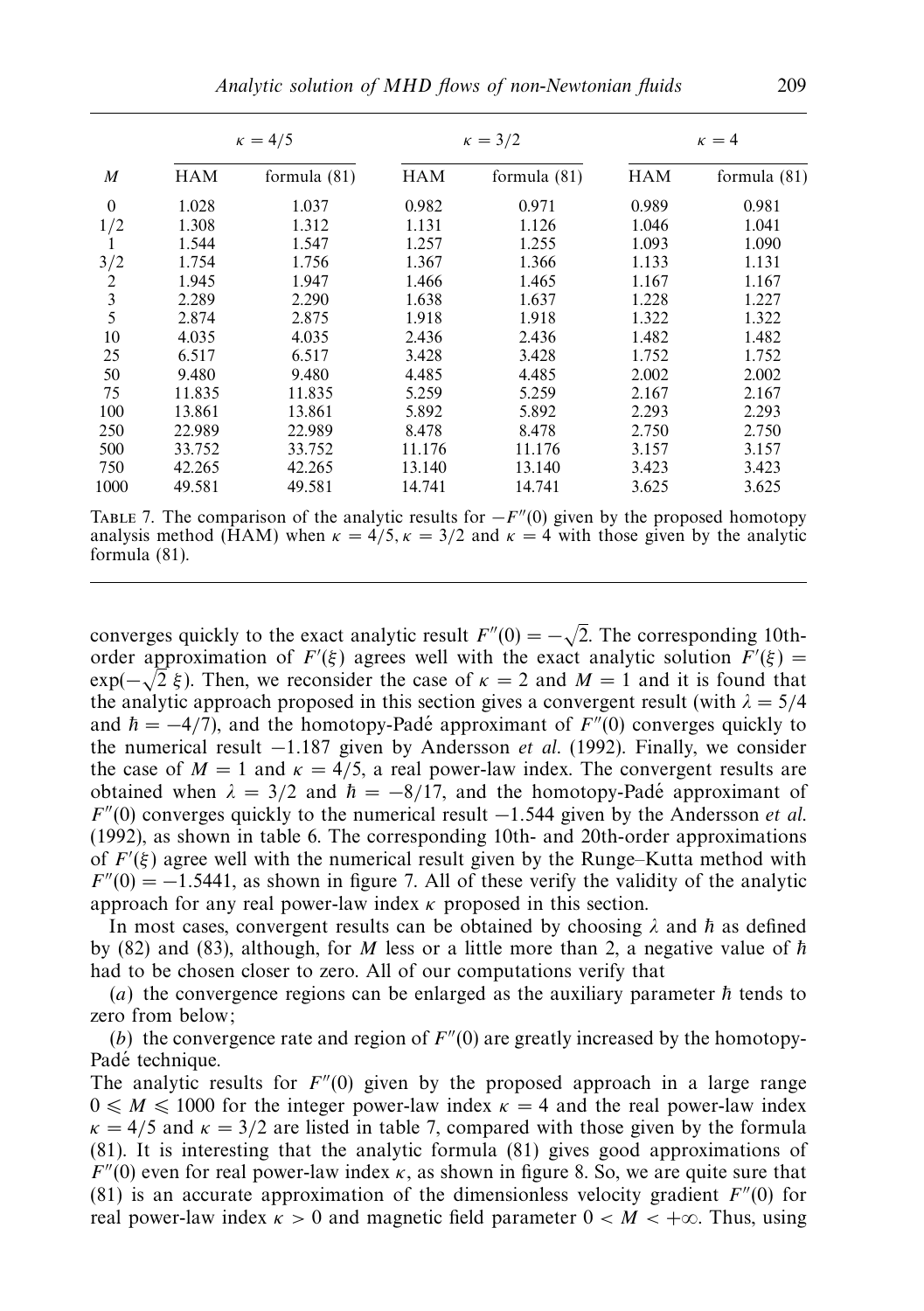

FIGURE 8. Comparison of  $F''(0)$  given by (81) with the numerical results. Solid line: result given by (81) when  $\kappa = 4/5$ ; dashed line: result given by (81) when  $\kappa = 3/2$ ; dash-dotted line: result given by (81) when  $\kappa = 4$ ; open circle: the numerical solution when  $\kappa = 4/5$ ; square: the numerical solution when  $\kappa = 3/2$ ; triangle: the numerical solution when  $\kappa = 4$ .

(81) and the definition (10), we can calculate the skin friction on the sheet accurately enough for practical applications in engineering.

Based on numerical results for  $0.4 \le \kappa \le 2$  and  $0 \le M \le 2$ , Andersson *et al.* (1992) found that  $-F''(0)$  increases monotonically with *M* for a given fluid but decreases monotonically with  $\kappa$  for a given magnetic field. The analytic expression (81) indicates that this finding can be expanded to include non-Newtonian fluids with any real power-law index  $\kappa > 0$  and any magnetic field parameter  $0 < M < +\infty$ , as shown by figures 6 and 8. Physically, it indicates that the effect of the non-Newtonian nature of the fluid is to reduce the skin friction, and that the effect of the magnetic field is to increase the skin friction.

## *4. Discussion and conclusion*

In this paper the homotopy analysis method is employed to give analytic solutions of the magnetohydrodynamic viscous flows of non-Newtonian fluids over a stretching sheet. For the so-called second-order  $(\kappa = 2)$  and third-order  $(\kappa = 3)$  power-law fluids the explicit analytic solutions are expressed by recursive formulas of constant coefficients, which can be regarded as the definition of the solution of the nonlinear differential equations (8) and (9) when  $\kappa = 2$  and  $\kappa = 3$ . Also, for real power-law index  $\kappa > 0$  and magnetic field parameter *M* in a quite large range we propose an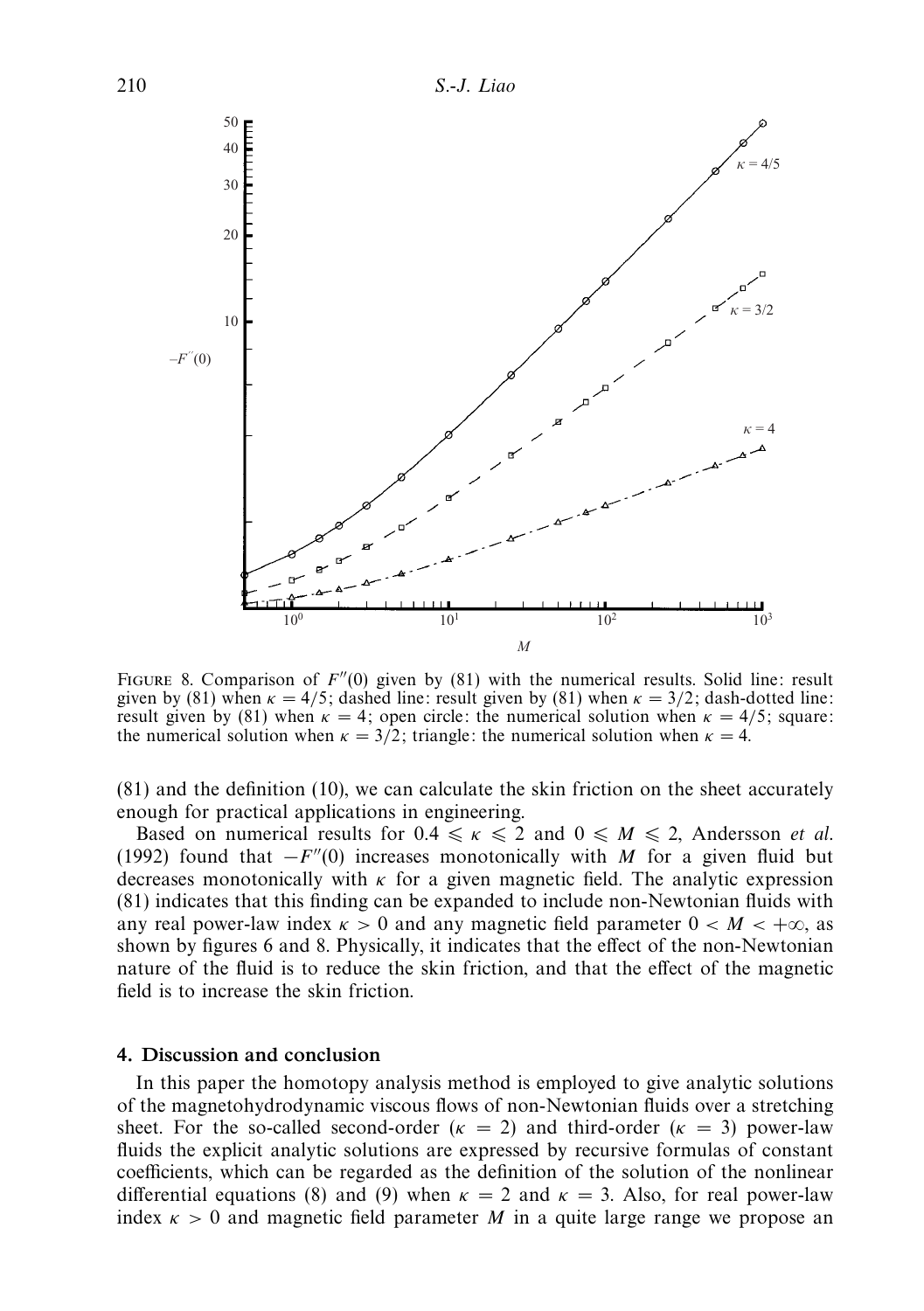analytic approach. All of our analytic results agree well with the numerical ones. In particular, a rather simple analytic formula for the dimensionless velocity gradient at the wall is found, which is quite accurate for real power-law index  $\kappa > 0$  and magnetic field parameter  $0 < M < +\infty$ . This analytic formula (81) can give an accurate enough skin friction result on the moving sheet to find wide applications in the metallurgy industry. Physically, it indicates that the magnetic field tends to increase the wall friction, and that this effect is more pronounced for shear-thinning ( $\kappa$  < 1) than for shear-thickening  $(\kappa > 1)$  fluids.

This paper also verifies that the homotopy analysis method is valid for complicated, strongly nonlinear problems in fluid mechanics.

Thanks to the editor and anonymous reviewers for their valuable suggestions. This work is supported by National Science Fund for Distinguished Young Scholars of China (Approval No. 50125923).

#### REFERENCES

Adomian, G. 1976 Nonlinear stochastic differential equations. J. Math. Anal. Applic. **55**, 441–452.

Adomian, G. 1994 Solving Frontier Problems of Physics: The Decomposition Method. Kluwer.

- Alexander, J. C. & Yorke, J. A. 1978 The homotopy continuation method: numerically implementable topological procedures. Trans. Am. Math. Soc. **242**, 271–284.
- Andersson, H. I. 1992 MHD flow of a viscous fluid past a stretching surface. Acta Mechanica **95**, 227–230.
- ANDERSSON, H. I. 1995 A exact solution of the Navier-Stokes equations for magnetohydrodynamics flow. Acta Mechanica **113**, 241–244.
- Andersson, H. I., Bech, K. H. & Dandapat, B. S. 1992 Magnetohydrodynamic flow of a power-law fluid over a stretching sheet. Intl J. Non-Linear Mech. **27**, 929–936.
- Andersson, H. I. & Dandapat, B. S. 1991 Flow of a power-law fluid over a stretching sheet. Stability Appl. Anal. Continuous Media **1**, 339–347.
- AWREJCEWICZ, J., ANDRIANOV, I. V., & MANEVITCH, L. I. 1998 Asymptotic Approaches in Nonlinear Dynamics. Springer.
- Chakrabarti, A. & Gupta, A. S. 1979 Hydromagnetic flow and heat transfer over a stretching sheet. Q. Appl. Maths **37**, 73–78.
- Chan, T. F. C. & Keller, H. B. 1982 Arc-length continuation and multi-grid techniques for nonlinear elliptic eigenvalue problems. SIAM J. Sci. Statist. Comput. **3**, 173–193.

Cole, J. D. 1958 Perturbation Methods in Applied Mathematics. Blaisdell.

- Crane, L. J. 1970 Flow past a stretching plate. Z. Angew. Math. Phys. **21**, 645–647.
- DANDAPAT, B. S. & GUPTA, A. S. 1989 Flow and heat transfer in a viscoelastic fluid over a stretching sheet. Intl J. Non-Linear Mech. **24**, 215–219.

Dinar, N. & Keller, H. B. 1985 Computations of taylor vortex flows using multigrid continuation methods. Tech. Rep. California Institute of Technology.

- Djukic, D. S. 1973 On the use of Crocco's equation for the flow of power-law fluids in a transverse magnetic field. AIChE J. **19**, 1159–1163.
- Djukic, D. S. 1974 Hiemenz magnetic flow of power-law fluids. Trans. ASME: J. Appl. Mech. **41**, 822–823.
- Erickson, L. E., Fan, L. T. & Fox, V. G. 1966 Heat and mass transfer on a moving continuous flat plate with suction or injection. Ind. Engng Chem. Fundam. **5**, 19–25.
- Grigolyuk, E. E. & Shalashilin, V. I. 1991 Problems of Nonlinear Deformation: The Continuation Method Applied to Nonlinear Problems in Solid Mechanics. Kluwer.
- HILTON, P. J. 1953 An introduction to homotopy theory. Cambridge University Press.
- HINCH, E. J. 1991 Perturbation Methods. Cambridge University Press.
- Karmishin, A. V., Zhukov, A. I. & Kolosov, V. G. 1990 Methods of dynamics calculation and testing for thin-walled structures. Mashinostroyenie, Moscow (in Russian).